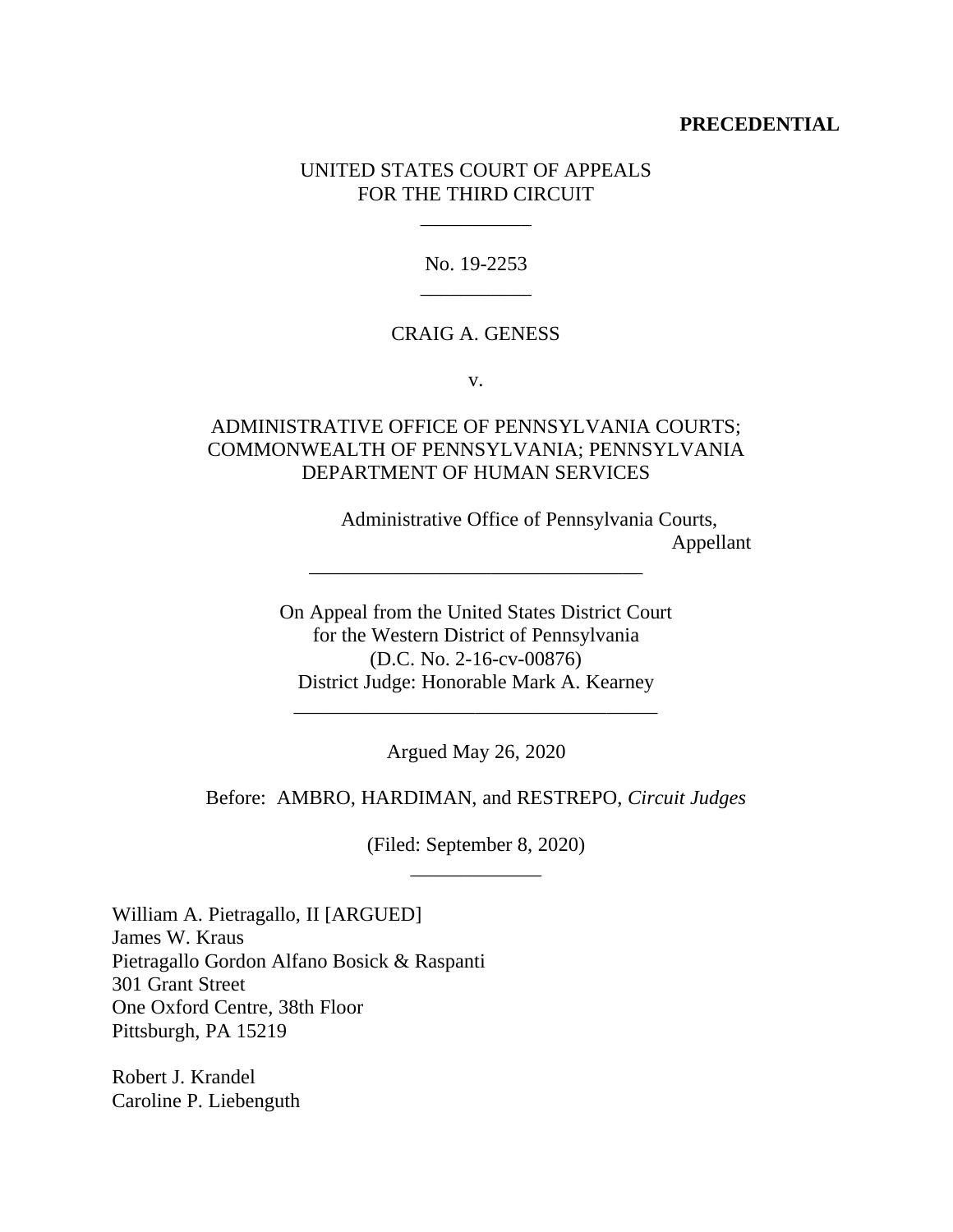Supreme Court of Pennsylvania Administrative Office of Pennsylvania Courts 1515 Market Street Suite 1414 Philadelphia, PA 19102

# *Counsel for Appellant*

Joel S. Sansone [ARGUED] Law Offices of Joel Sansone 603 Stanwix Street Two Gateway Center, Suite 1290 Pittsburgh, PA 15222

*Counsel for Appellee*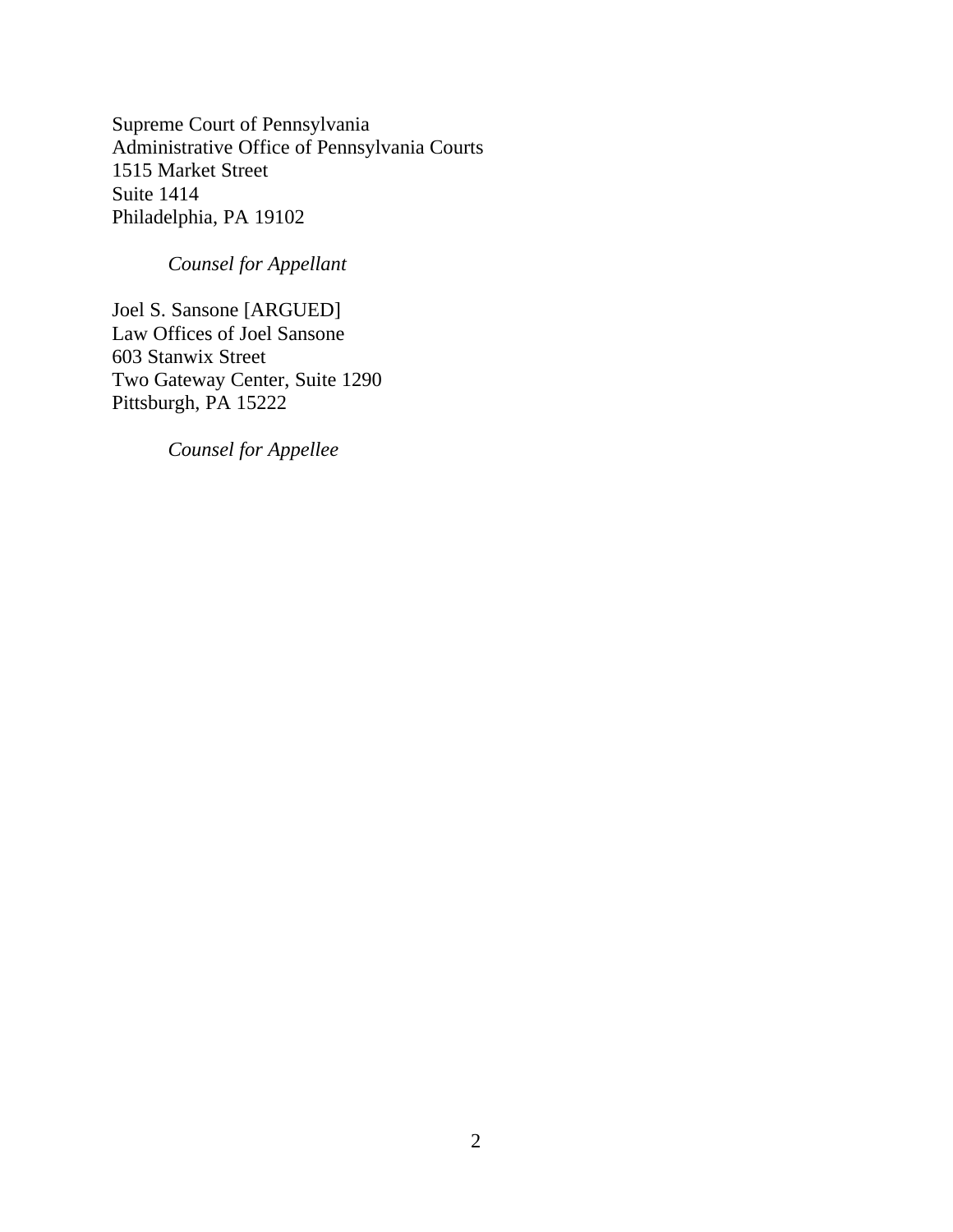## OPINION OF THE COURT

\_\_\_\_\_\_\_\_\_\_\_

### RESTREPO, *Circuit Judge.*

Mentally disabled and deemed incompetent to stand trial, Craig Geness was detained for nearly a decade before the homicide charge against him was ultimately dismissed. His case exhibits inexcusable failures in Pennsylvania's criminal justice and mental health systems. While there is no doubt that Geness's case languished for far too long, we are limited here to the narrow question whether the Administrative Office of Pennsylvania Courts (AOPC) may plausibly be held liable for his misfortune.

This appeal arises from AOPC's motion to dismiss Geness's claim under Title II of the Americans with Disabilities Act (ADA), 42 U.S.C. § 12131, and the Fourteenth Amendment. The District Court denied AOPC's motion, finding that AOPC does not have sovereign immunity. For the reasons set forth below, we will reverse the District Court's judgment and remand for dismissal of Geness's Title II and Fourteenth Amendment claim against AOPC.

### **I. BACKGROUND AND PROCEDURAL HISTORY**

The events leading up to this case reveal a breakdown in Pennsylvania's criminal justice system.<sup>1</sup> Geness is a

<sup>&</sup>lt;sup>1</sup> The following facts are taken from Geness's Second Amended Complaint except where otherwise noted.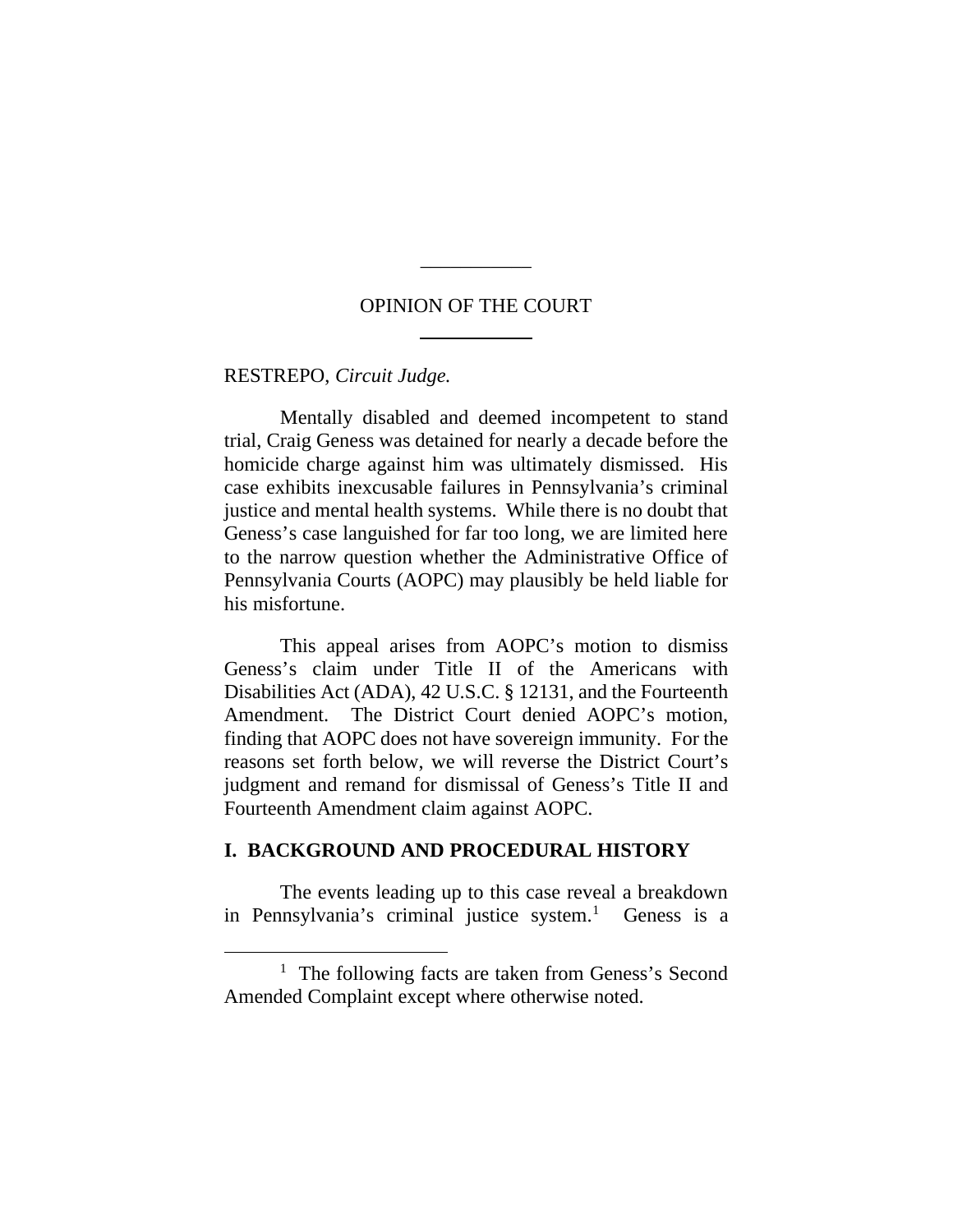permanently mentally disabled individual in his early fifties. On November 17, 2006, he was detained after being charged with aggravated assault. The charge was later amended to homicide. This stemmed from an incident at Geness's assisted living facility, McVey Personal Care Home, in Uniontown, Pennsylvania. *Geness v. Cox*, 902 F.3d 344, 349 (3d Cir. 2018). A resident of the facility fell from the building's porch and suffered serious injuries that resulted in his death a few weeks later. *Id.* Despite initial reports that the fall was an accident, the deceased resident's daughter contacted police to share her suspicion that he might have been pushed. *Id.* at 349. Police then initiated an investigation that led to the charge against Geness. *Id.* at 349–50.

On June 18, 2007, a judge for the Court of Common Pleas of Fayette County deemed Geness incompetent to stand trial and ordered him transferred to a psychiatric hospital for no more than sixty days to ascertain his capacity to stand trial and his potential to regain competency. Despite the judge's order, Geness was not immediately transferred because, he avers, "the waiting list for beds for persons deemed incompetent to stand trial far exceeded the number of beds that DHS [the Pennsylvania Department of Human Services] had made available." App. 38 ¶ 17**.** Approximately two months after the judge's order was entered, and with no psychiatric evaluation undertaken, another judge again "deemed [Geness] incompetent to stand trial and directed that a motion be filed when Plaintiff was deemed competent to proceed." App. 38 19.

Another two months after that (approximately ten months after his arrest), Geness was finally transferred to a psychiatric facility where he underwent an evaluation on September 25, 2007 and was then returned to prison. He was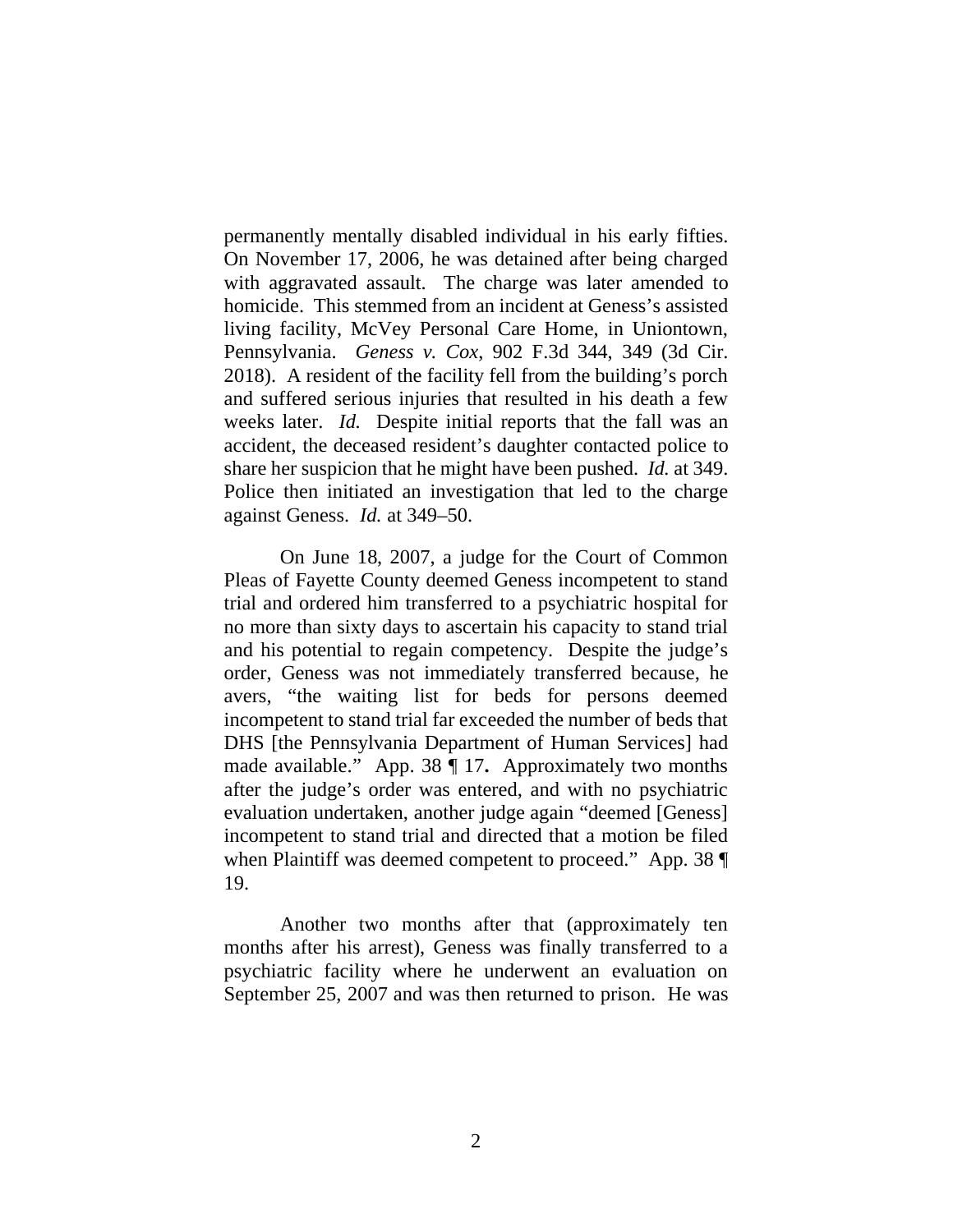deemed incompetent with a "poor" prognosis for improvement, yet no action was taken by the court, and he remained imprisoned for years to come. App. 39 ¶ 21.

Throughout those years, his case was subject to the court's monthly "call of the list." This is when a Court of Common Pleas judge reviews a list of all pending criminal matters that are ripe for trial, addressing each case individually and either continuing it or scheduling the trial. The district attorney and public defender for each case attend this proceeding and provide the judge with relevant information.

In Geness's case, the district attorneys "acquiesced to the repeated continuance" of his trial—and his public defender "made no attempt to have [Geness's] case removed from the trial list, despite [his] known incompetency to stand trial" and despite the public defender's "authority and [] opportunity" to make an appropriate request. App. 40 ¶¶ 28, 30–31. Nor did any of the six judges who at one time or another presided over the "call of the list" intervene throughout three years of monthly check-ins.

On November 23, 2010, the public defender representing Geness "filed a motion requesting that [his] trial be continued until [he] became competent." App. 41 ¶ 35. Less than a week later, a judge ordered his transfer from prison to a psychiatric institution "for a period not to exceed 90 days" to again evaluate his competency and potential to regain competency. App. 41 ¶ 37. Geness was never transferred pursuant to that order and remained in prison. Once again, on August 17, 2011, a judge ordered a competency determination.

Finally, on September 4, 2011, approximately five years after Geness's arrest, a second competency evaluation was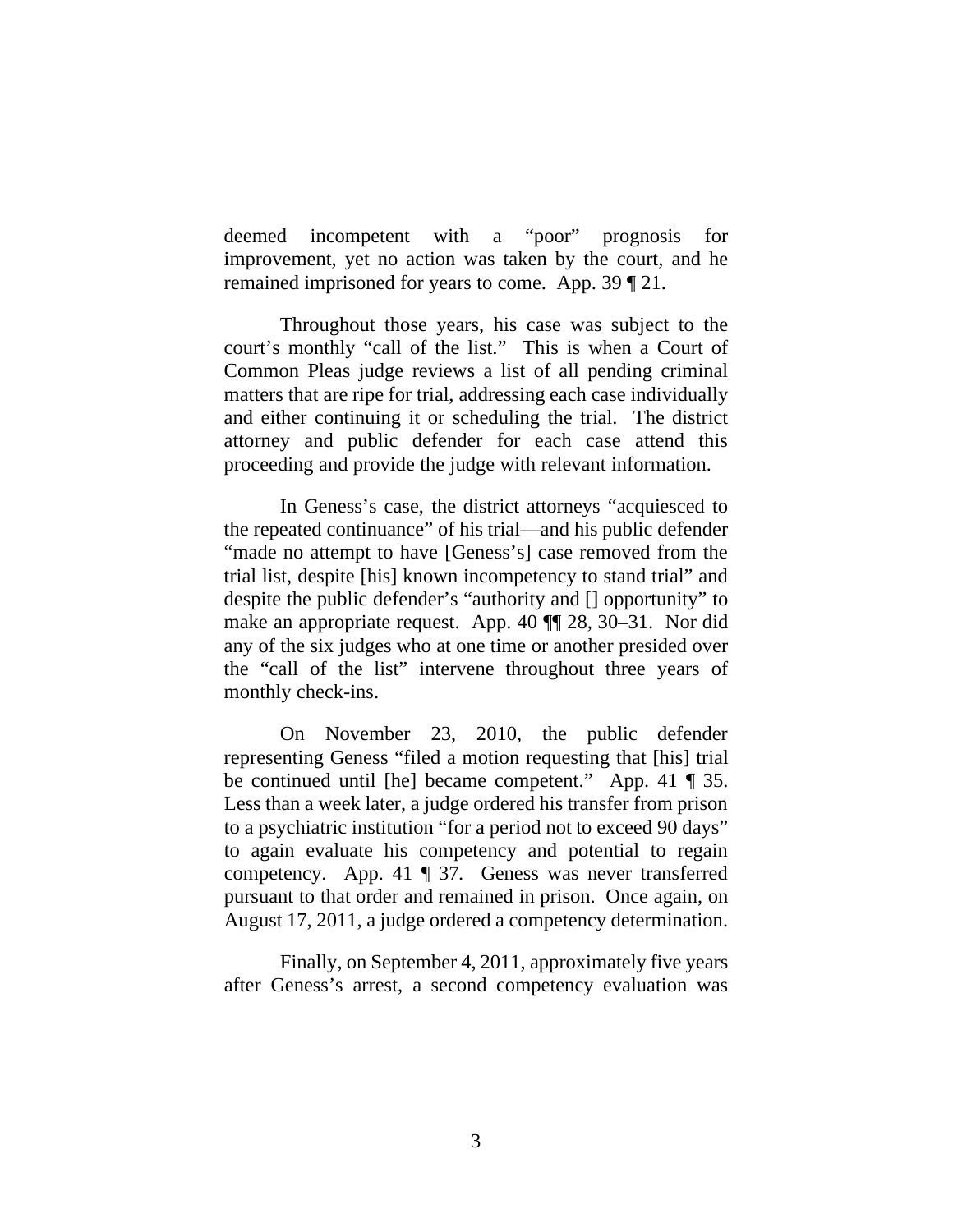conducted, this time at the prison. It was again determined that Geness was incompetent to stand trial and unlikely to improve. Later that month, a judge "ordered that [Geness] was not competent to stand trial and released him to be involuntarily committed to a Long Term Structured Residence ("LTSR"), there to remain without contact with the general public and to be returned to Fayette County Prison upon completion of his therapeutic program or upon a determination that he is competent to stand trial." App. 43 ¶ 48. On September 22, 2011, nearly five years after his arrest, Geness was transferred to a LTSR.

Approximately four years after that, with Geness's case all the while subjected to the monthly "call of the list," the Commonwealth "filed a proposed order for *nolle prosequi* all charges against the Plaintiff," stating that he "will never be competent for trial and that substantive evidentiary issues existed which would impair the Commonwealth's ability to meet its burden of proof." App. 43 ¶¶ 51, 53–54. On December 10, 2015, a judge entered the order *nolle prosequi* all charges against Geness. After nine years in custody without a trial, Geness was released.<sup>2</sup>

On June 17, 2016, Geness filed his original complaint against the County of Fayette, City of Uniontown, Jason Cox (formerly a Uniontown Police Department detective, now chief of police), and James and Jean McVey (owners of McVey Personal Care Home). He brought an Americans with Disabilities Act (ADA) and Fourteenth Amendment claim

<sup>2</sup> Throughout Geness's time in custody, his counsel filed four motions for habeas corpus and/or motions to dismiss the charge. No hearings were held or rulings made on those requests.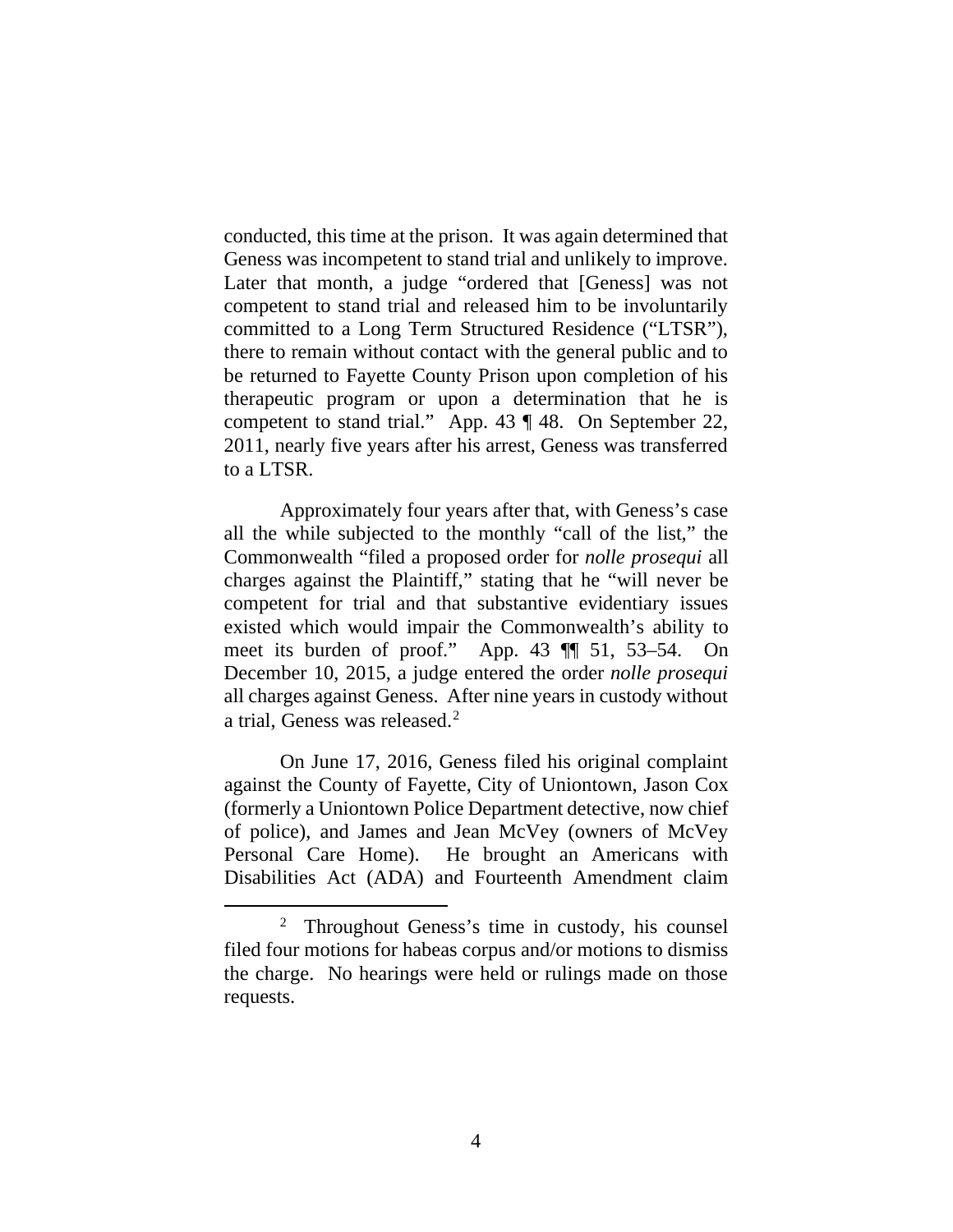against the county and city, various civil rights claims under 42 U.S.C. § 1983 against all defendants, and an intentional infliction of emotional distress claim against Cox and the McVeys.

On March 6, 2017, Geness moved for leave to amend his complaint to add the Commonwealth of Pennsylvania as a party based on the same allegations. The District Court denied his motion for leave to amend, finding it barred by the *Rooker-Feldman* doctrine.

After various motions before the District Court, all defendants were dismissed except Detective Cox. Following discovery, Cox filed a motion for summary judgment, which the District Court granted on May 1, 2017. Geness appealed the summary judgment ruling on his § 1983 claims against Cox and the denial of his motion to amend his complaint to add the Commonwealth as a party.

On appeal, this Court affirmed the District Court's grant of Cox's summary judgment motion, reversed its denial of leave for Geness to amend his complaint to add the Commonwealth, and remanded for reinstatement of Geness's claim under Title II of the ADA and the Fourteenth Amendment.

Geness subsequently amended his complaint to add a Title II and Fourteenth Amendment claim against the Commonwealth. The Commonwealth then filed a motion to dismiss based on sovereign immunity, which the District Court denied. The Commonwealth did not appeal the denial. On March 27, 2019, Geness filed a Second Amended Complaint, the operative complaint, alleging Title II and Fourteenth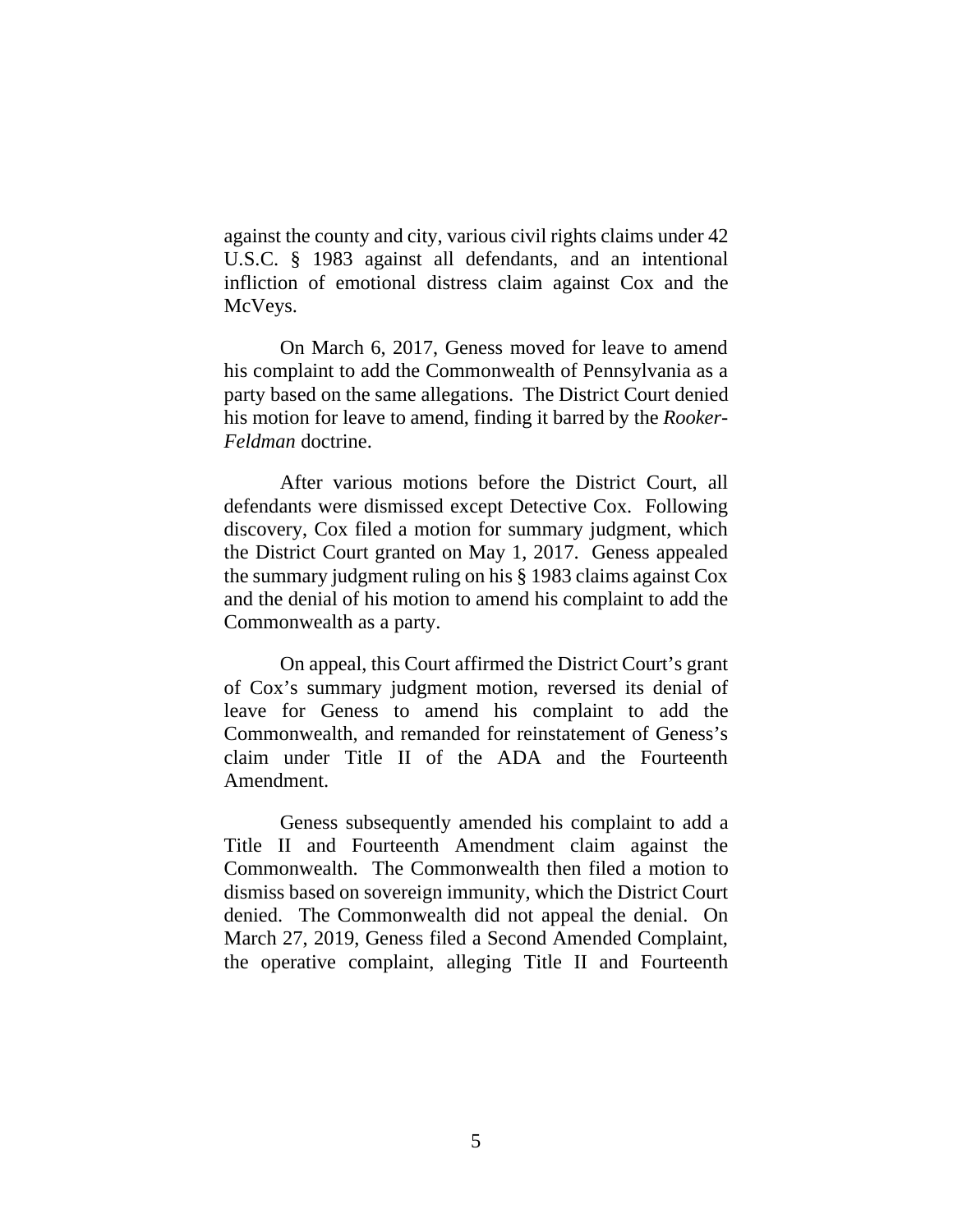Amendment violations against three state defendants—the Commonwealth, as well as AOPC and DHS.

AOPC moved to dismiss based on sovereign immunity, and the District Court denied its motion. AOPC timely appealed, and the District Court's denial of AOPC's motion to dismiss is now before us. This appeal does not involve Geness's claims against the Commonwealth or DHS; AOPC is the only appellant.

# **II. STANDARD OF REVIEW**<sup>3</sup>

We review de novo a motion to dismiss based on sovereign immunity. *Blanciak v. Allegheny Ludlum Corp.*, 77 F.3d 690, 694 (3d Cir. 1996). $4$  At the motion to dismiss stage, "we accept all well-pleaded allegations in the Complaint as true and draw all reasonable inferences in favor of the nonmoving part[y]." *M.A. ex rel. E.S. v. State-Operated Sch. Dist. of City of Newark*, 344 F.3d 335, 340, 342 (3d Cir. 2003). To survive a motion to dismiss, factual allegations "must be enough to raise a right to relief above the speculative level," which "requires more than labels and conclusions." *Bell Atl. Corp. v. Twombly*, 550 U.S. 544, 555 (2007).

#### **III. DISCUSSION**

<sup>&</sup>lt;sup>3</sup> The District Court had subject matter jurisdiction pursuant to 28 U.S.C. §§ 1331 and 1343, and we exercise jurisdiction under 28 U.S.C. § 1291.

<sup>4</sup> Geness filed a motion for leave to file a supplemental appendix that contains materials that were not before the District Court. At this stage of the litigation, we are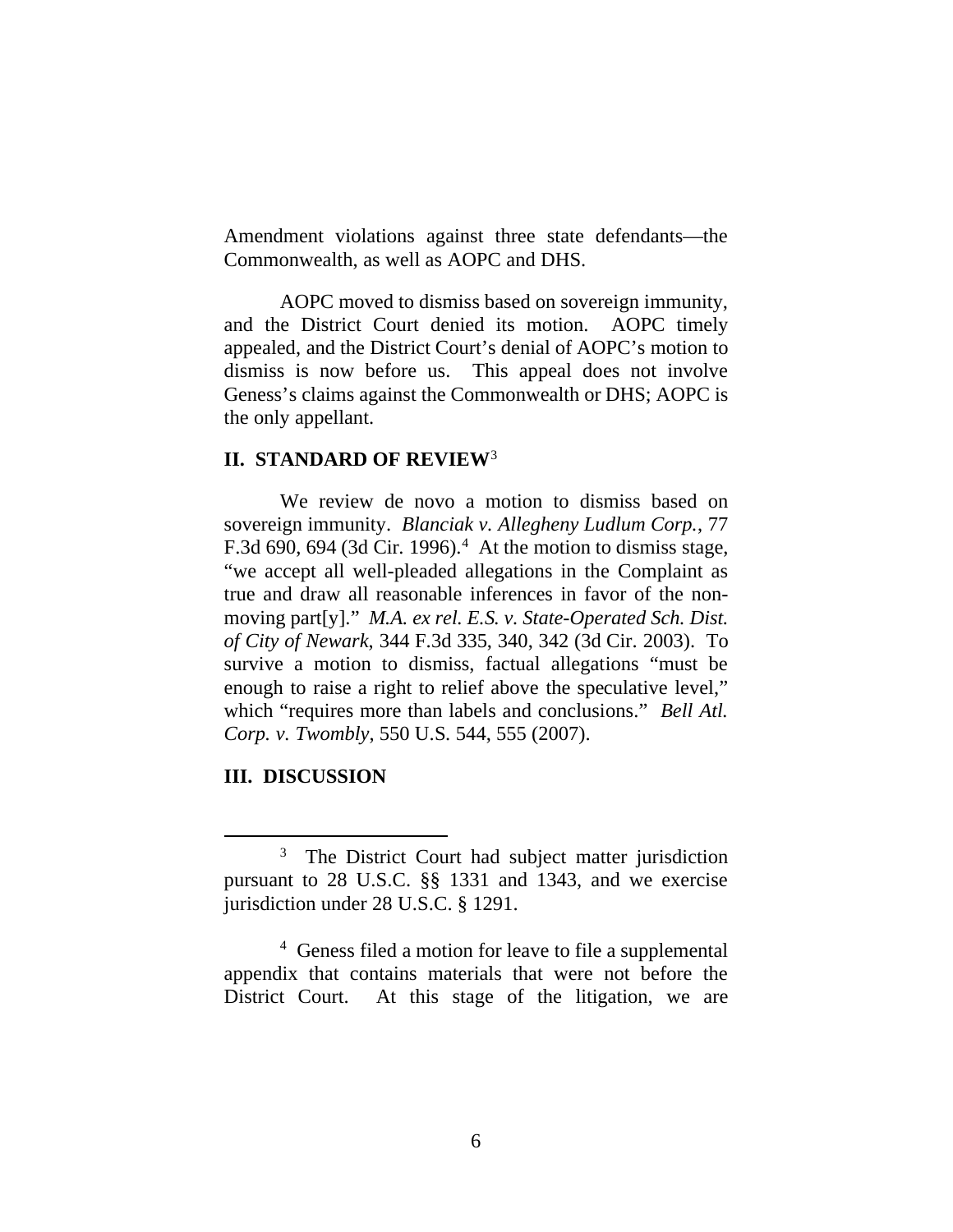The Eleventh Amendment renders States immune from any lawsuit "commenced or prosecuted against one of the United States by Citizens of another State, or by Citizens or Subjects of any Foreign State." U.S. Const. amend. XI. While the Amendment's terms only apply to suits brought by citizens of another state, the Supreme Court has "repeatedly held that this immunity also applies to unconsented suits brought by a State's own citizens." *Tennessee v. Lane*, 541 U.S. 509, 517 (2004). This immunity further extends to "entities that are considered arms of the state."5 *Bowers v. NCAA*, 475 F.3d 524, 545 (3d Cir. 2007) (citing *Regents of the Univ. of Cal. v. Doe,*  519 U.S. 425, 429 (1997)).

Congress has the power to abrogate states' Eleventh Amendment immunity, thus permitting suits to proceed for specific claims, when it "unequivocally" expresses an intent to do so and validly exercises this power within the bounds of its authority under § 5 of the Fourteenth Amendment. *Id.* at 550. "When Congress seeks to remedy or prevent unconstitutional discrimination, § 5 authorizes it to enact prophylactic legislation proscribing practices that are discriminatory in effect, if not in intent, to carry out the basic objectives of the

constrained to "the allegations contained in the complaint, exhibits attached to the complaint and matters of public record," and there is presently no reason to depart from this rule. *Pension Benefit Guar. Corp. v. White Consol. Indus., Inc.*, 998 F.2d 1192, 1196 (3d Cir. 1993). We therefore deny Geness's motion, which would improperly expand the record on appeal.

It is undisputed that AOPC is an "arm of the Commonwealth." Appellant's Br. 17.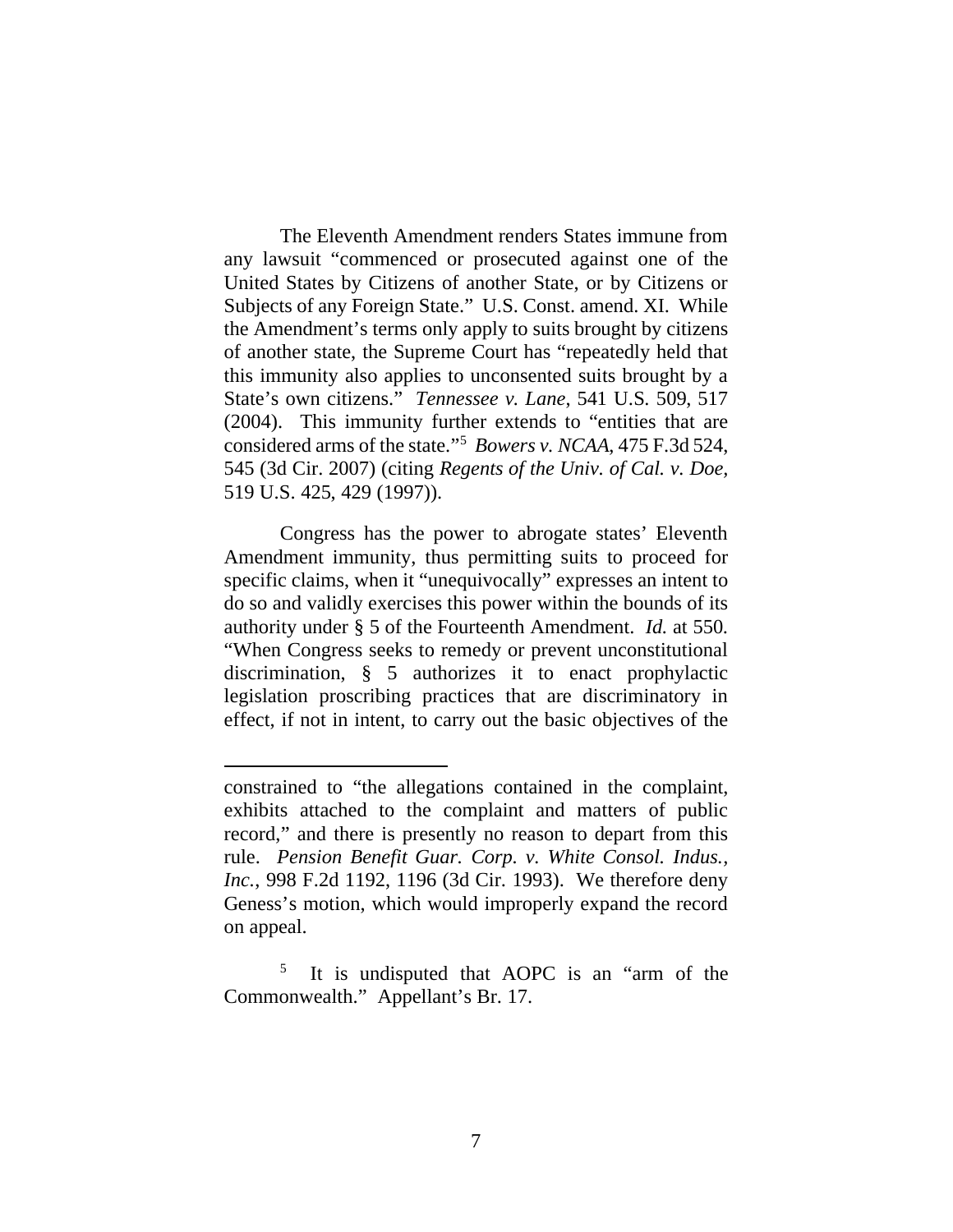Equal Protection Clause." *Id.* at 551 (quoting *Lane,* 541 U.S. at 520).

Congress unequivocally expressed its intent to abrogate sovereign immunity for claims brought under Title II of the ADA. *United States v. Georgia*, 546 U.S. 151, 154 (2006) (quoting 42 U.S.C. § 12202, which states that "a State shall not be immune under the eleventh amendment to the Constitution of the United States from an action . . . for a violation of this chapter."). The Title's purpose, in part, is "to invoke the sweep of congressional authority, including the power to enforce the fourteenth amendment and to regulate commerce, in order to address the major areas of discrimination faced day-to-day by people with disabilities." 42 U.S.C. § 12101(b)(4); *see also Bowers*, 475 F.3d at 550 (acknowledging Congress's clear intent to abrogate sovereign immunity for Title II claims).

While Congress "must have a wide berth in devising appropriate remedial and preventative measures" under § 5 of the Fourteenth Amendment, its power is not "unlimited." *Lane*, 541 U.S. at 519. The Supreme Court in *Lane* held that Congress validly abrogated state sovereign immunity for claims brought under Title II "as it applies to the class of cases implicating the fundamental right of access to the courts." *Id.* at 533–34. That claim was brought by paraplegic individuals, one of whom was required to appear in a second-floor courtroom in a building with no elevator. *Id.* at 513. He crawled up the stairs of the courthouse to attend his first court appearance. *Id.* For his second appearance, he refused to crawl or be carried by officers. *Id.* He was "consequently arrested and jailed for failure to appear." *Id.* The Court reiterated the principle that "within the limits of practicability, a State must afford to all individuals a meaningful opportunity to be heard." *Id.* at 532 (quoting *Boddie v. Connecticut*, 401 U.S. 371, 379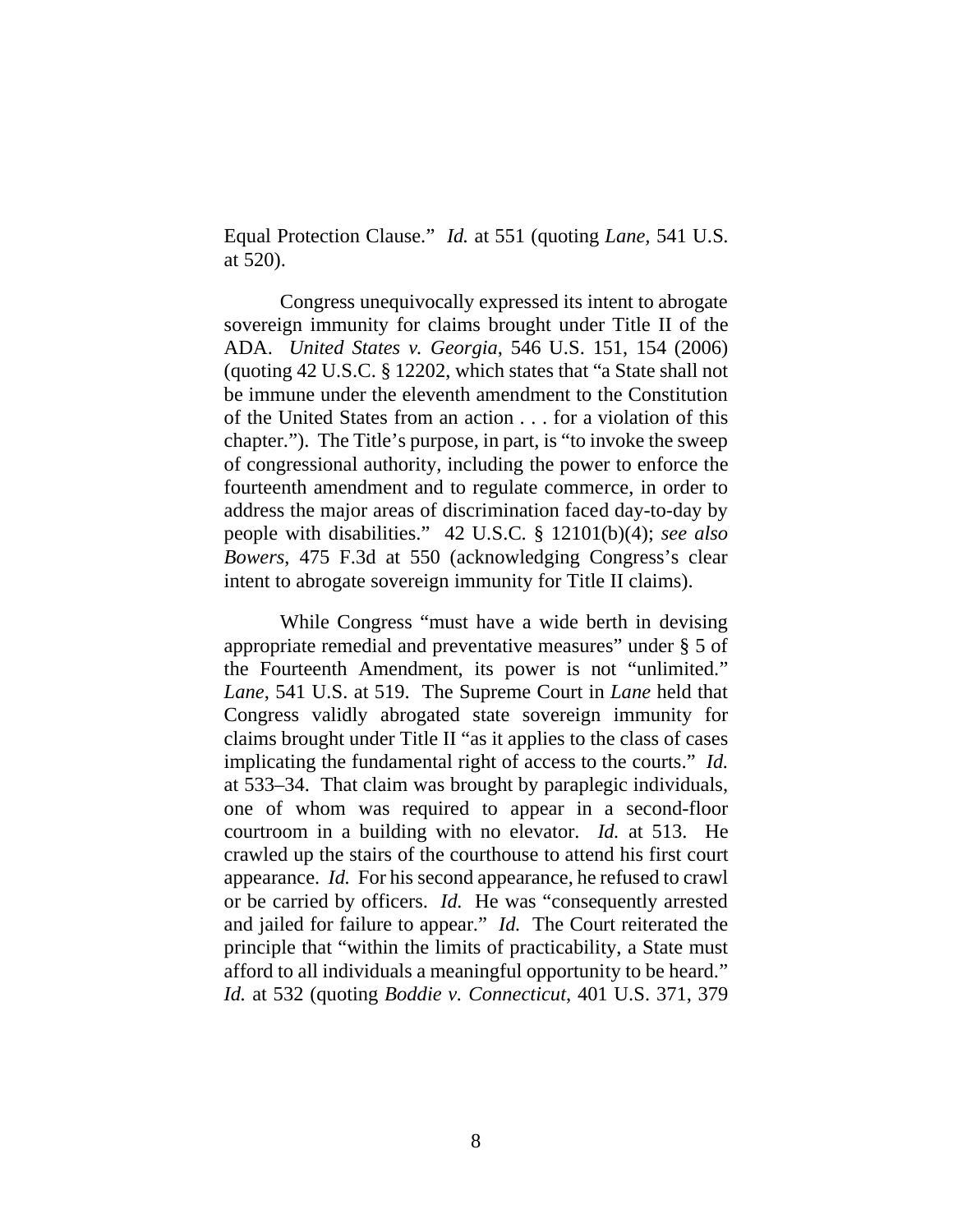(1971)). But it limited its holding to Title II lawsuits that implicate "accessibility of judicial services," deliberately leaving unanswered whether Congress validly abrogated sovereign immunity for "Title II's other applications," for example, "failing to provide reasonable access to hockey rinks, or even to voting booths." *Id.* at 530–31.

Subsequently, in *Georgia*, the Court made clear that courts analyzing whether Congress validly abrogated sovereign immunity for a Title II claim against a state or state entity must conduct a "claim-by-claim" analysis. 546 U.S. at 159.It accordingly established a three-part test for courts to determine whether sovereign immunity has been abrogated in a particular case: "(1) which aspects of the State's alleged conduct violated Title II; (2) to what extent such misconduct also violated the Fourteenth Amendment; and (3) insofar as such misconduct violated Title II but did not violate the Fourteenth Amendment, whether Congress's purported abrogation of sovereign immunity as to that class of conduct is nevertheless valid." *Id.*

Here, we must apply this three-part test to determine whether Congress validly abrogated sovereign immunity for Geness's claim against AOPC (and thus whether the claim may proceed). Before we apply *Georgia*, we will first examine the extent to which our Court's prior precedential opinion in this matter is controlling here, and we will examine the District Court's decision on remand. Pursuant to *Georgia*, we will reverse the District Court's judgment and hold that AOPC retains its sovereign immunity because Geness has not stated a Title II claim against it.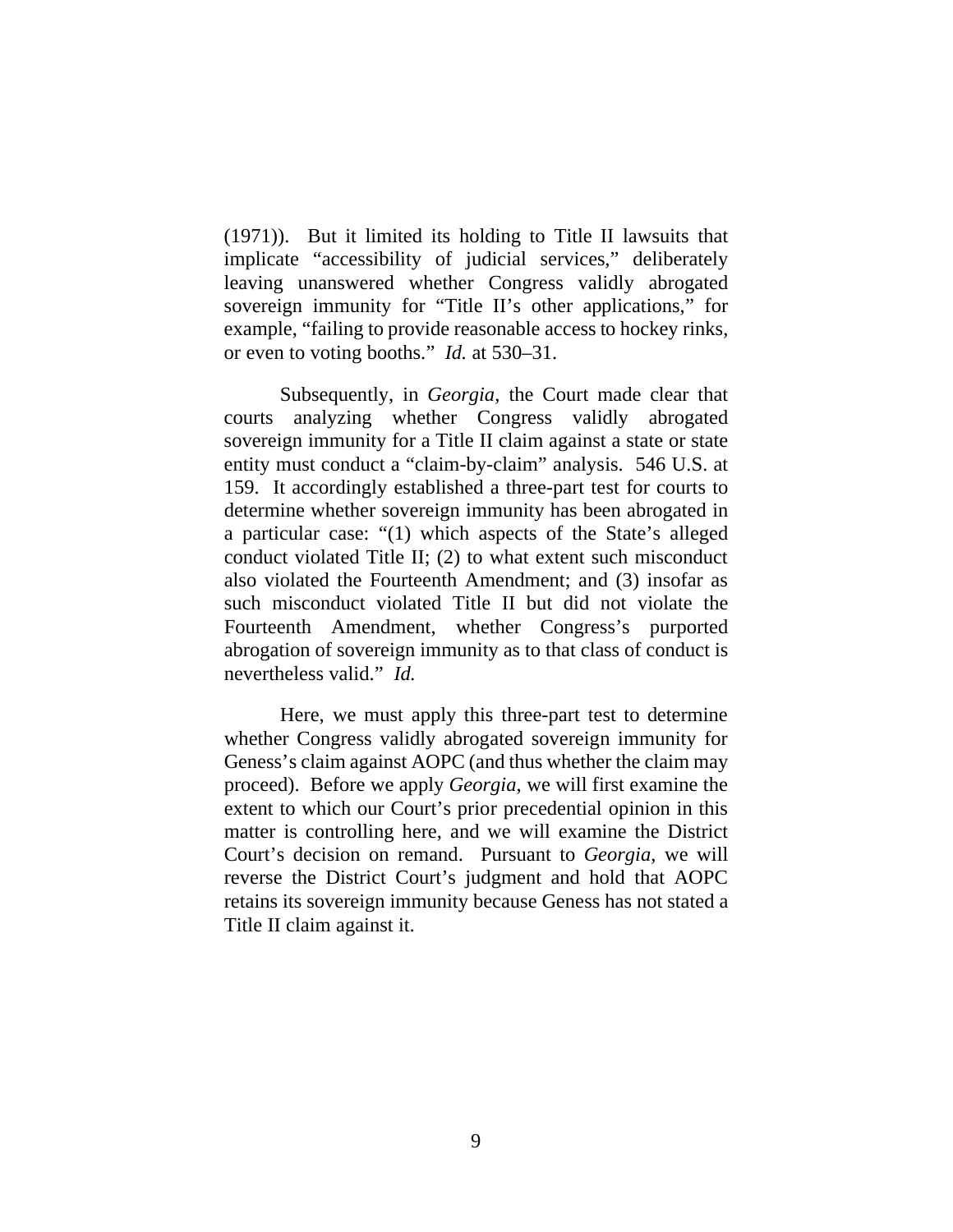#### **A. Our Court's Prior Precedential Opinion**

On August 28, 2018, our Court, *inter alia*, reversed the District Court's denial of Geness's motion for leave to amend his complaint to add the Commonwealth as a defendant. We remanded the case for amendment of the Complaint and reinstitution of his Title II and Fourteenth Amendment claim.

In addressing whether the District Court should have permitted Geness to amend his Complaint, we analyzed whether his proposed Title II and Fourteenth Amendment claim against the Commonwealth would be futile, thus applying the same standard as a motion to dismiss (as we do here).<sup>6</sup> We held that Geness's proposed claim was not futile and should be permitted. In the course of the analysis, we addressed each requirement of a Title II claim:

> To state a claim under Title II of the ADA, Geness must establish: "(1) he is a qualified individual; (2) with a disability; (3) who was excluded from participation in or denied the benefits of the services, programs, or activities of a public entity, or was subjected to

<sup>&</sup>lt;sup>6</sup> "The standard for assessing futility is the 'same standard of legal sufficiency as applies under [Federal] Rule [of Civil Procedure] 12(b)(6).'" *Great W. Mining & Mineral Co. v. Fox Rothschild LLP*, 615 F.3d 159, 175 (3d Cir. 2010) (quoting *Shane v. Fauver*, 213 F.3d 113, 115 (3d Cir.2000)).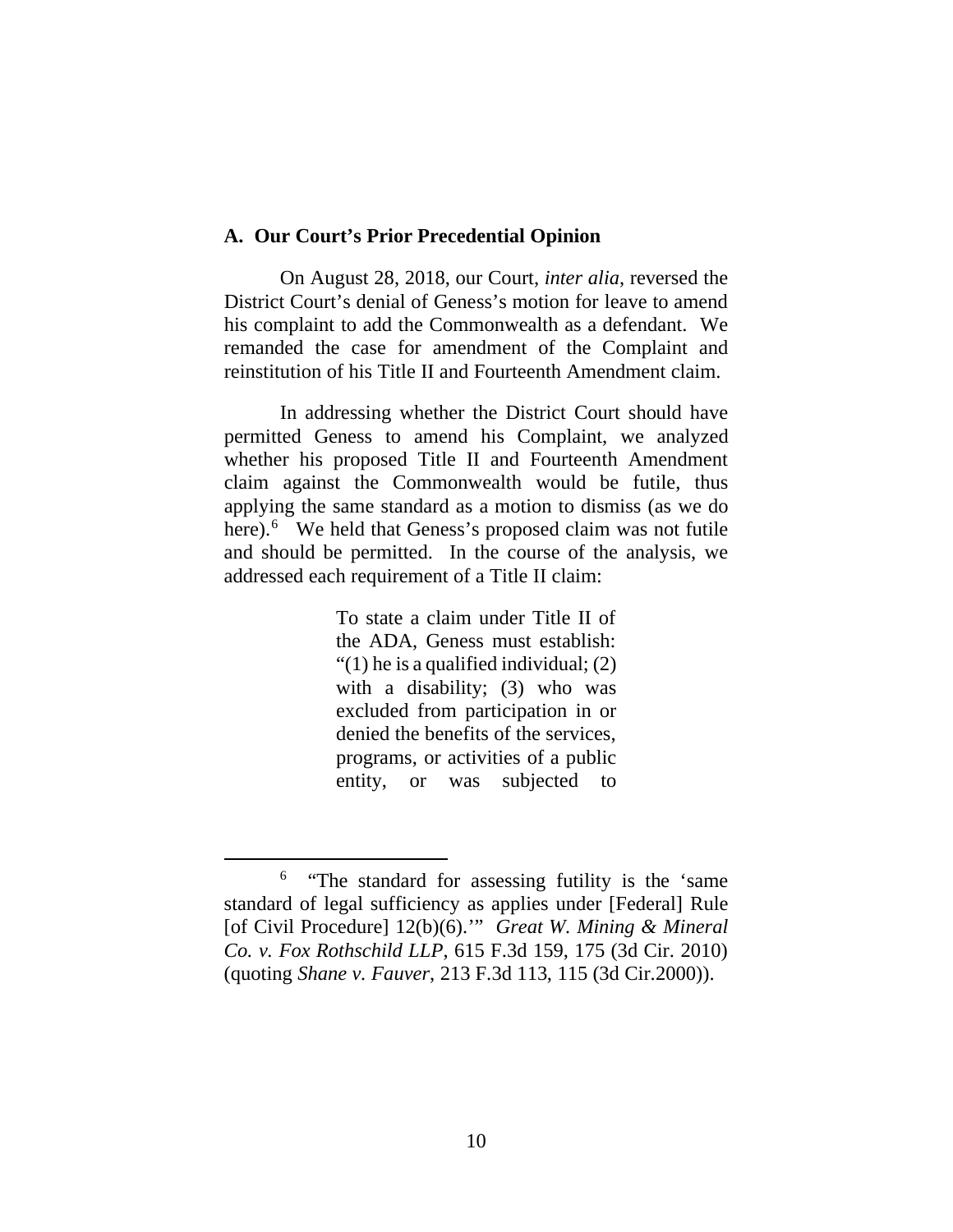discrimination by any such entity; (4) by reason of his disability."

*Geness*, 902 F.3d at 361 (quoting *Haberle v. Troxell*, 885 F.3d 171, 178–79 (3d Cir. 2018) and citing 42 U.S.C. § 12132).

We found that Geness met all four requirements of a cognizable Title II claim against the Commonwealth. Specifically, we noted that

> [r]egulations promulgated under the ADA require that the Commonwealth "*shall* ensure that inmates or detainees with disabilities are housed in the most integrated setting appropriate to the needs of the individuals," 28 C.F.R. § 35.152(b)(2) (emphasis added), and "[s]hall not place inmates or detainees with disabilities in inappropriate security classifications because no accessible cells or beds are available," *id.* § 35.152(b)(2)(i).

*Id.* at 361–62 (discussing several procedural protections "designed to avoid undue delays and safeguard the fair and efficient functioning of the criminal justice system," the denial of which gives rise to a cognizable ADA claim).

With respect to the Title II claim, we concluded that "[a]s alleged, these multiple, protracted, and inexcusable delays in the handling of Geness's examinations, transfers, and motions—resulting in nearly a decade of imprisonment and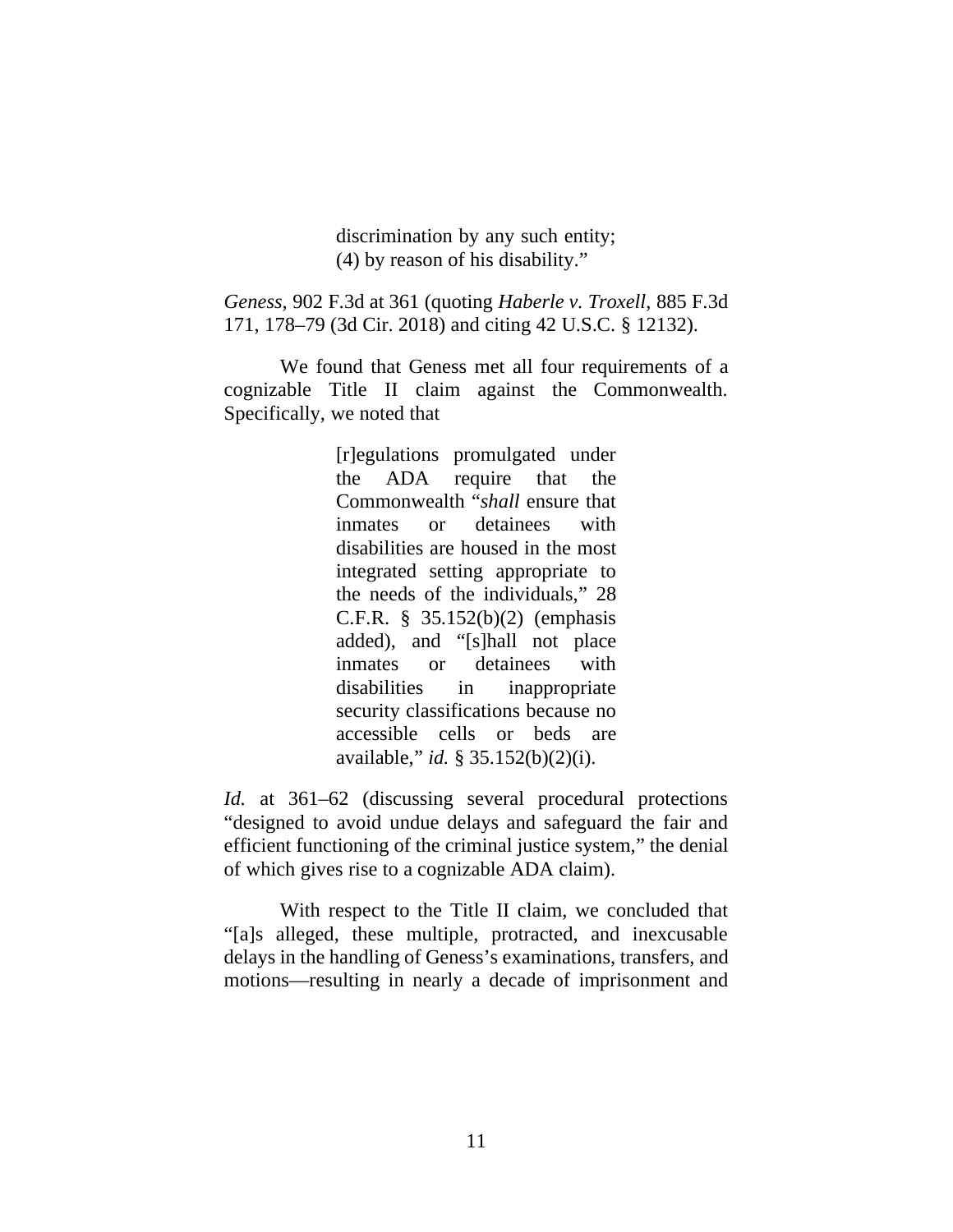civil commitment before a hearing was finally held on his habeas petition—are more than sufficient to state a claim under the ADA." *Id.* at 362.

We went on to find that the same circumstances gave rise to a claim under the Fourteenth Amendment:

> [T]he constitutional claims Geness seeks to bring against the Commonwealth as to both the length of his pretrial imprisonment and the length of his civil commitment would not be futile. After his first psychological evaluation indicated that he "remain[s] incompetent to stand trial," . . . Geness was incarcerated for an additional three years before civil commitment proceedings and a second examination were even *requested*. And once institutionalized, Geness was left to languish for another four years before he was granted a hearing on his habeas petition and the charges against him were dismissed. There is no question this exceeded the "reasonable period of time necessary" under *Jackson* to ascertain whether there was a substantial probability Geness would attain competency in the foreseeable future.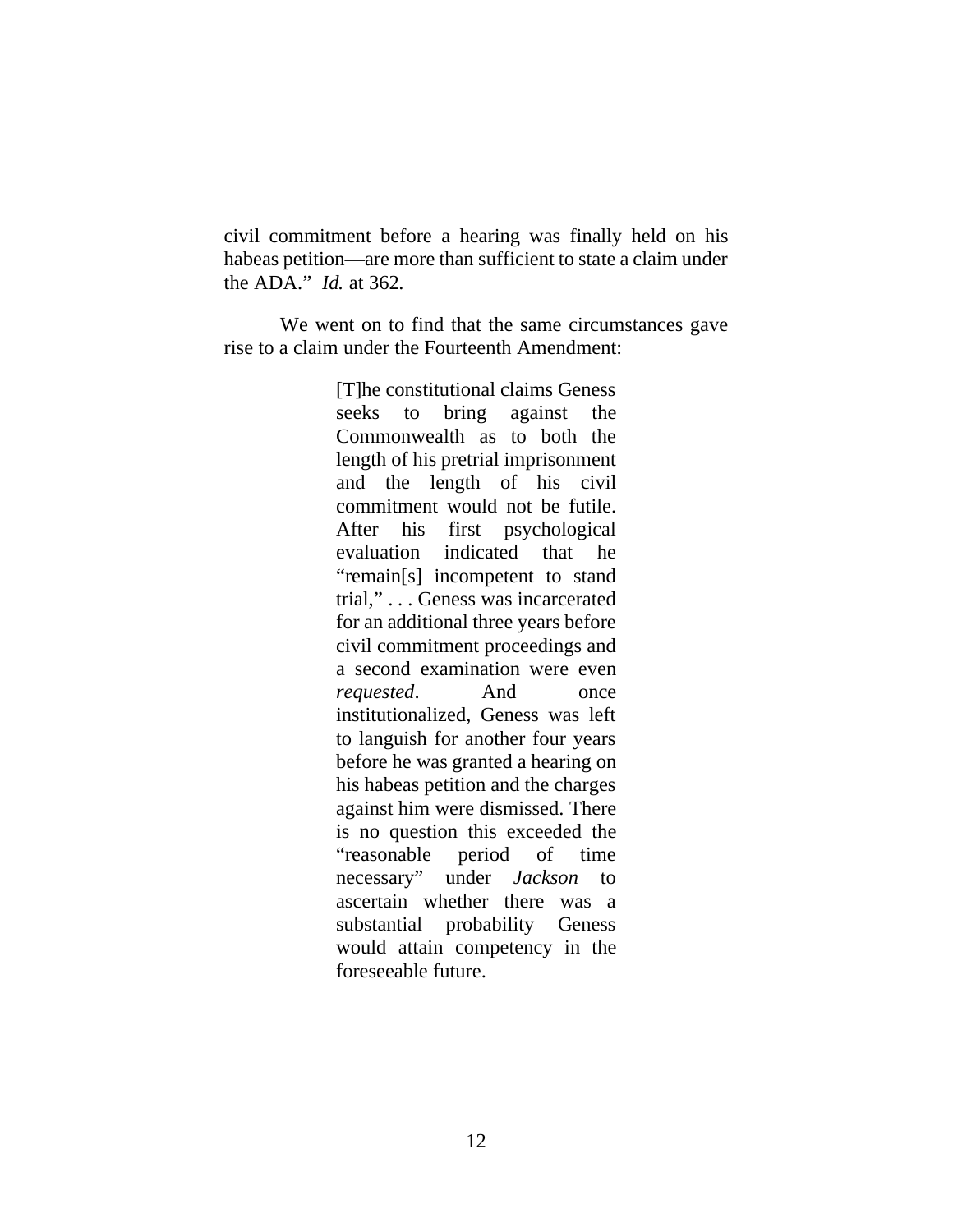*Id.* at 363–64 (citation omitted).

When we published this opinion, however, AOPC was neither a party nor a contemplated party. Thus, it is our task to square our prior holding that Geness stated a Title II and Fourteenth Amendment claim against the *Commonwealth* with Geness's pleadings against *AOPC*. 7

### **B. District Court on Remand**

The District Court held that Geness sufficiently pleaded a Title II and Fourteenth Amendment claim against AOPC and that AOPC's sovereign immunity was validly abrogated (*i.e.*, that Geness's claim could proceed). It stated that "[a]t this preliminary stage and mindful Mr. Geness is not challenging judicial decision making but rather failures in court administration practices[,]" it would not dismiss his claim. *Geness v. Commonwealth*, 388 F. Supp. 3d 530, 534 (W.D. Pa. May 28, 2019). And it noted that discovery may help clarify "the potential liability and damages among allegedly responsible state actors [AOPC, DHS, and the Commonwealth]." *Id.* ("AOPC's argument of no involvement, or the more central involvement of the Department of Human Services, is based on facts requiring discovery on relative culpability.").

<sup>&</sup>lt;sup>7</sup> The law of the case doctrine instructs that "one panel" of an appellate court generally will not reconsider questions that another panel has decided on a prior appeal in the same case." *In re City of Phila. Litig.*, 158 F.3d 711, 717 (3d Cir. 1998). We are thus bound by our prior opinion to the extent it bears upon the matter before us.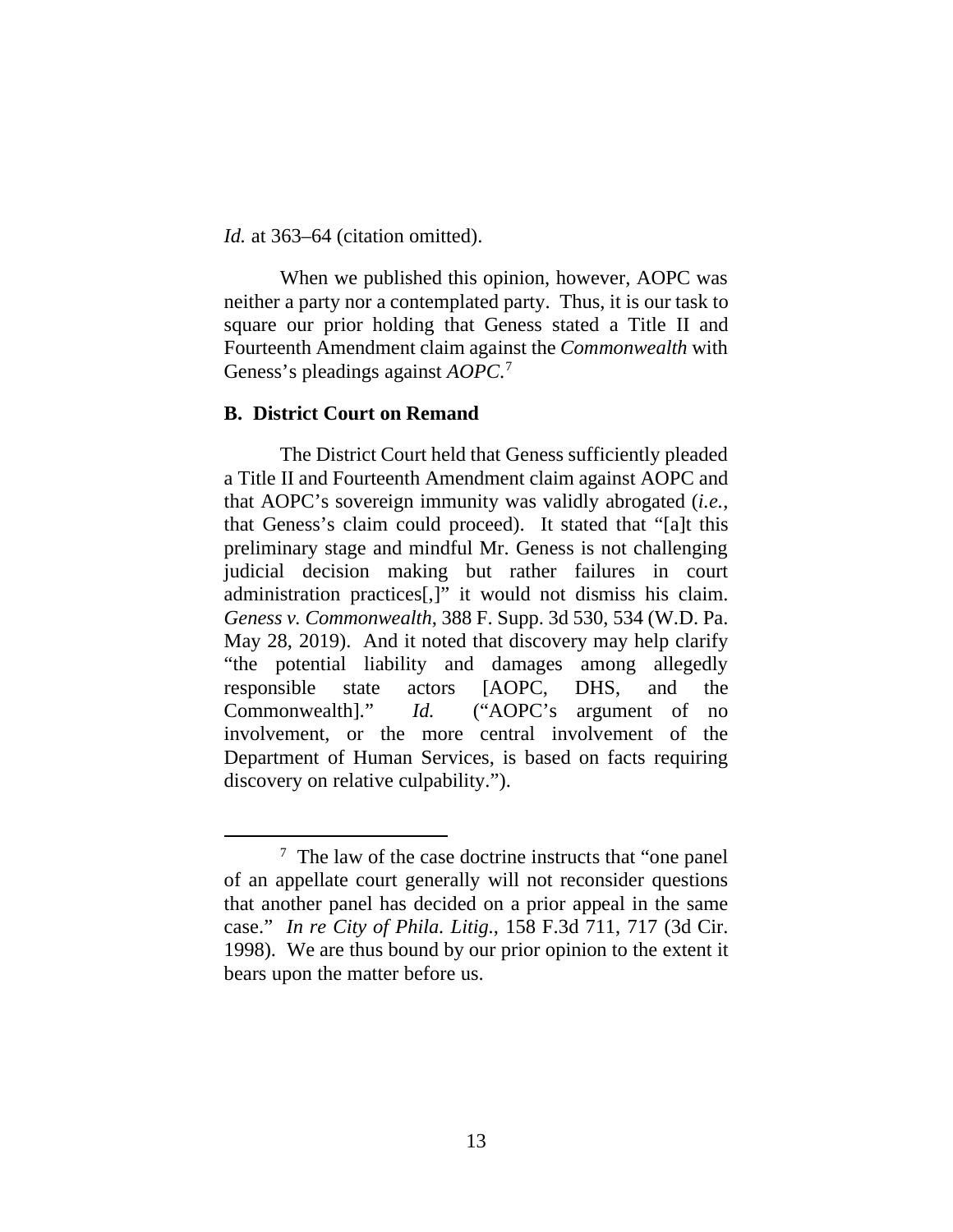In reaching this conclusion, the District Court found convincing Geness's general allegation that "AOPC is responsible for '[e]nsuring accessible and safe courts for all citizens' by '[e]nsuring that the courts of the Commonwealth comply with Title II.'" *Id.* at 534 (quoting Second Am. Compl.  $\P$  7 (App. 36  $\P$  7)). It also noted the following more specific allegations from his Second Amended Complaint: Geness alleged that AOPC "makes regular inquiries of each county's ADA coordinator with regard to cases involving criminal defendants who are pretrial detainees whose cases have not been called to trial in a timely fashion," App. 45 ¶ 66, and that even though "AOPC repeatedly contacted the Fayette County court administrator directly to inquire about the Plaintiff's case and the reasons for [his] extended incarceration without trial," App. 45 ¶ 67, AOPC failed to take "any action designed to provide the Plaintiff with his right to be brought to trial on the charges that he faced," App. 45 ¶ 67. Further, Geness alleged that the Fayette County Court administrator, who serves as the ADA coordinator for Fayette County, received a daily list of prisoners that showed their length of incarceration—and that his name appeared on this list.

The District Court also focused on AOPC's duties pursuant to the Pennsylvania Rules of Judicial Administration. These rules task AOPC with (1) "review[ing] the operation and efficiency of the system and of all offices related to and serving the system and, when necessary . . . report[ing] to the Supreme Court or the Judicial Council with respect thereto," (2) "examin[ing] the state of the dockets and practices and procedures of the courts and of the magisterial district judges and mak[ing] recommendations for the expedition of litigation," and (3) "prepar[ing] educational and training materials for system and related personnel and to conduct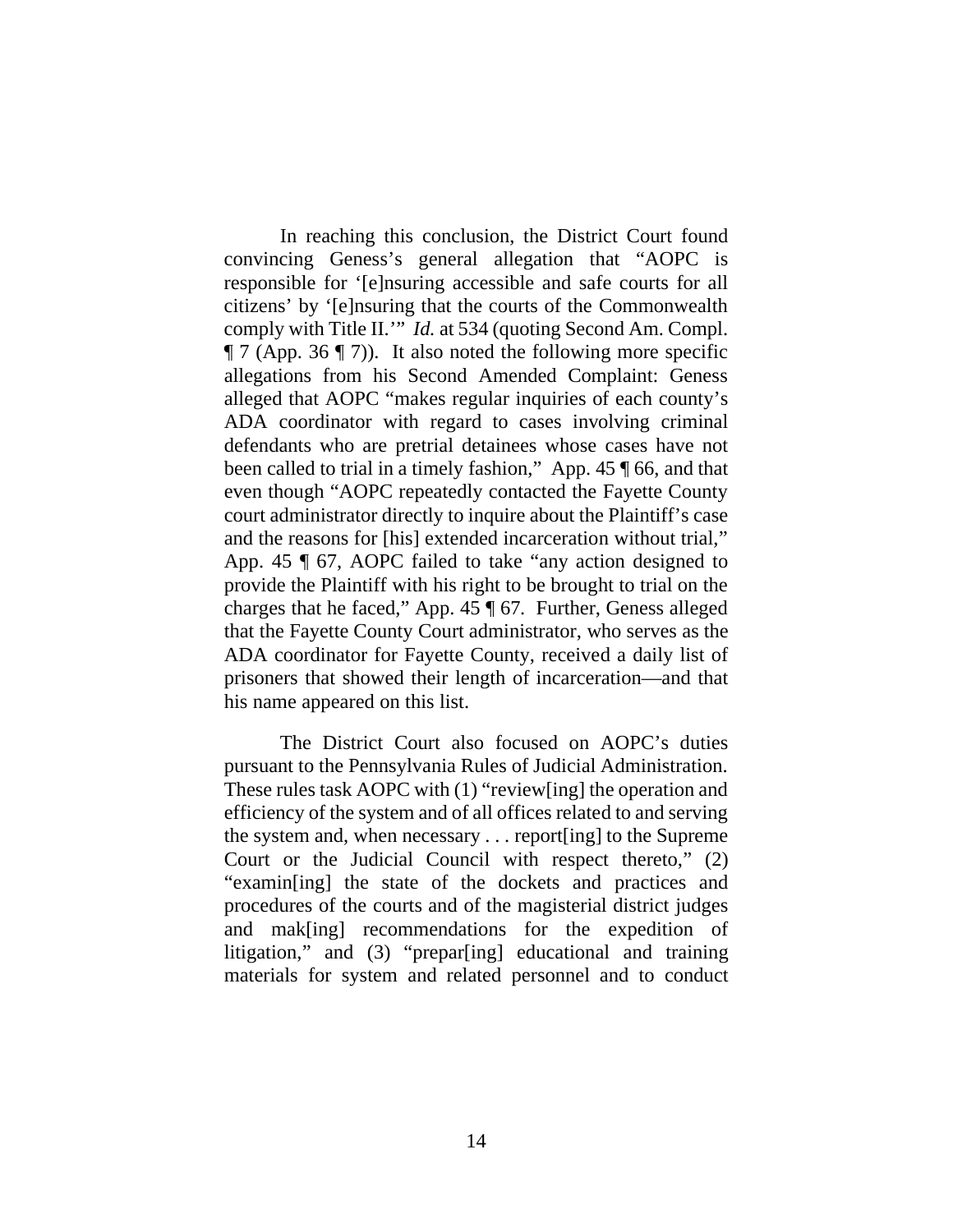educational and training sessions." *Geness*, 388 F. Supp. 3d at 534 (quoting Pa.R.J.A. Nos. 505(1), (6), (12) (alterations in original)).

Considering all of this, the District Court concluded that "Mr. Geness plausibly pleads the AOPC could have helped him by exercising its duty to monitor the status of dockets and make recommendations to expedite litigation, ensure ADA compliance at a systemic level in the courts of the Commonwealth, and reporting to the Pennsylvania Supreme Court." *Id.* The District Court did not, however, explain how or at what point AOPC could or should have exercised these duties, given Geness's acknowledgement that AOPC "repeatedly contacted the Fayette County Court administrator directly to inquire about the Plaintiff's case and the reasons for the Plaintiff's extended incarceration without trial," App. 45 ¶ 67, and that Geness "is not challenging judicial decision making," *Geness*, 388 F. Supp. 3d at 532.

In summary, the District Court found that Geness had stated a viable Title II and Fourteenth Amendment claim because AOPC allegedly failed to take unspecified action to expedite his case and failed to take initiative to report the status of his case to the Pennsylvania Supreme Court. The District Court thus concluded that it could not rule out AOPC's Title II and Fourteenth Amendment liability as a matter of law and that AOPC therefore was not immune from suit.<sup>8</sup>

<sup>8</sup> The District Court also addressed whether AOPC possessed quasi-judicial immunity and found that it did not. *Id.* at 536–38. AOPC does not appeal this ruling.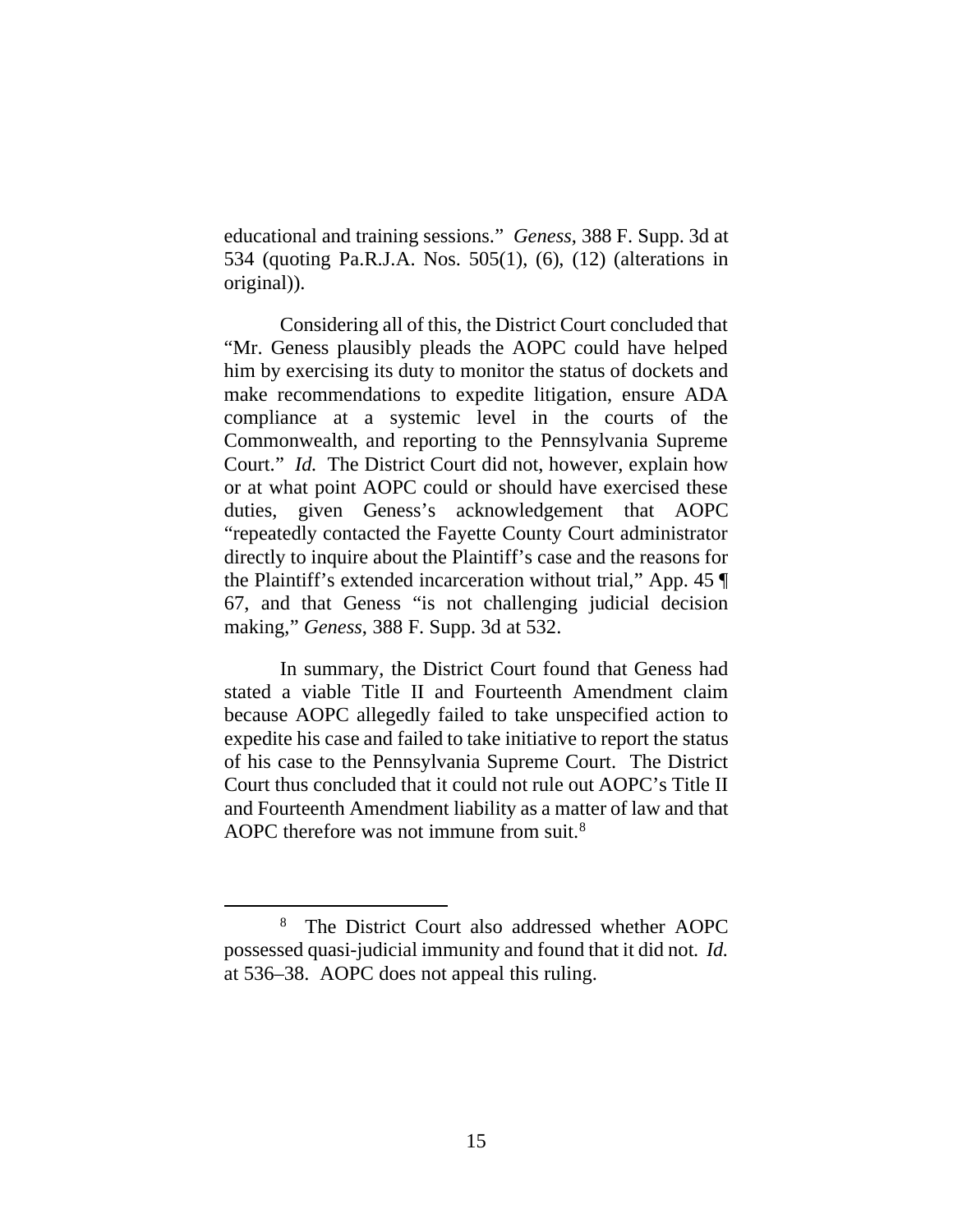### **C.** *Georgia* **Analysis**

To determine whether Congress validly abrogated sovereign immunity for Geness's Title II and Fourteenth Amendment claim against AOPC, we must apply the three-part Georgia test.<sup>9</sup> The District Court, without explicitly noting that it was applying *Georgia*, concluded that the first and second inquiries were satisfied, thus permitting the claim against AOPC to proceed. Pursuant to the analysis below, we disagree with the District Court and conclude that Geness has failed to satisfy the first requirement of *Georgia* because he failed to set forth a plausible claim that AOPC violated Title II. Because Geness's allegations fail to satisfy *Georgia*'s first requirement, we need not address the second and third requirements.

To state a claim under Title II of the ADA, in satisfaction of the first *Georgia* requirement, a party must sufficiently plead that "(1) he is a qualified individual; (2) with a disability; (3) who was excluded from participation in or denied the benefits of the services, programs, or activities of a public entity, or was subjected to discrimination by any such entity; (4) by reason of his disability."10 *Geness*, 902 F.3d at

42 U.S.C. § 1231(1)(B) (stating that public entities include

<sup>&</sup>lt;sup>9</sup> As noted above, this test requires courts to examine "(1) which aspects of the State's alleged conduct violated Title II; (2) to what extent such misconduct also violated the Fourteenth Amendment; and (3) insofar as such misconduct violated Title II but did not violate the Fourteenth Amendment, whether Congress's purported abrogation of sovereign immunity as to that class of conduct is nevertheless valid." *Georgia*, 546 U.S. at 159.<br><sup>10</sup> It is undisputed that AOPC is a "public entity." *See*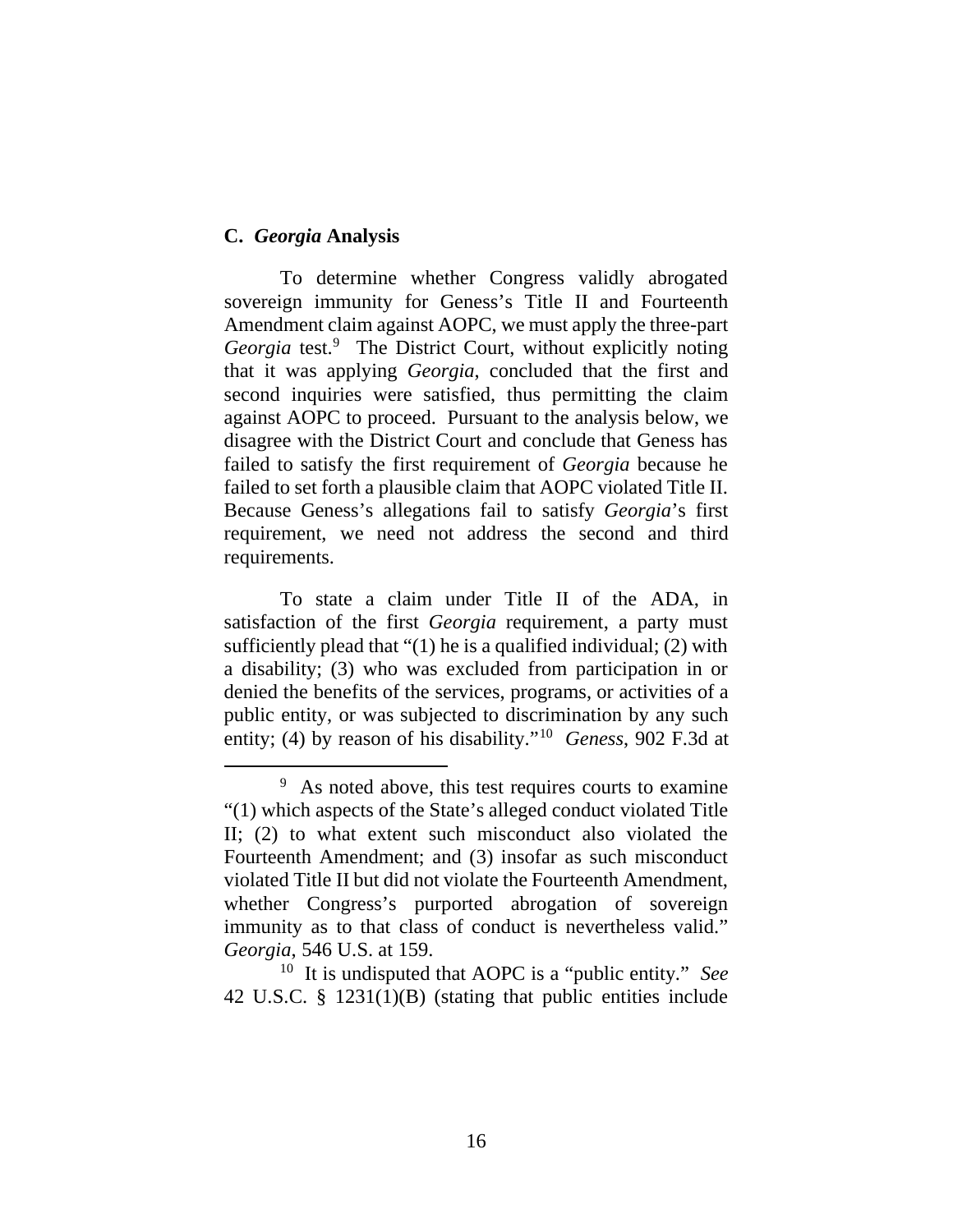361 (quoting *Haberle*, 885 F.3d at 178–79); 42 U.S.C. §  $12132<sup>11</sup>$  In our prior precedential opinion, we concluded that the first and second requirements were satisfied, as well as the third and fourth requirements as they relate to the Commonwealth. *Id.* at 361–62. We must now determine whether *AOPC* denied Geness "the benefits of [its] services, programs, or activities . . . by reason of his disability." *Id.*

The following are Geness's allegations regarding AOPC, drawn directly from his Second Amended Complaint:<sup>12</sup>

Geness's Second Amended Complaint also links AOPC's alleged wrongdoing to the conduct of judges in their disposition of his case. *See, e.g.*, App. 43 ¶ 52 ("The abovedescribed Judges continued to permit Plaintiff's case to be listed for trial, despite their actual knowledge of his

<sup>&</sup>quot;any department, agency, special purpose district, or other instrumentality of a State or States or local government").

 $11$  A plaintiff seeking compensatory damages under the ADA must also sufficiently allege that the public entity intentionally discriminated against him or her. *Haberle*, 885 F.3d at 181. To satisfy this element of intentional discrimination, a plaintiff must allege at least "deliberate indifference," which requires "(1) knowledge that a federally protected right is substantially likely to be violated . . . and (2) failure to act despite that knowledge." *Id.* (quoting *S.H. ex rel. Durrell v. Lower Merion Sch. Dist.*, 729 F.3d 248, 265 (3d Cir. 2013)) (alteration in original); *see also Geness*, 902 F.3d at 362 n.13. We will not address deliberate indifference here because we hold that Geness's allegations fail to satisfy Title II's other requirements.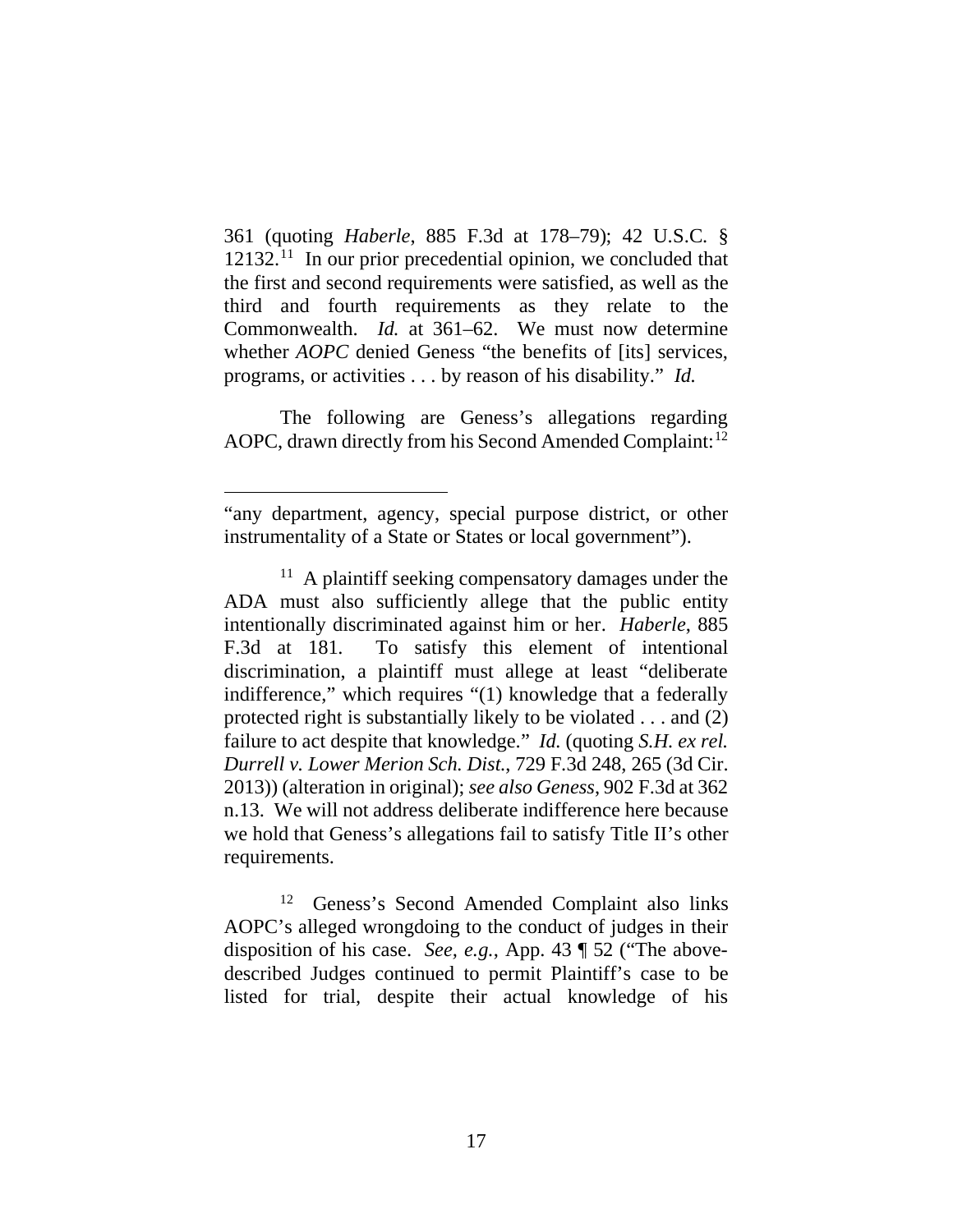• "Defendant AOPC is a subsidiary unit of the Commonwealth of Pennsylvania and as such acts as an agent of the Commonwealth in various matters related to supervision and administration of the Pennsylvania Unified Judicial System. The Pennsylvania Unified Judicial System includes judges of the Court of Common Pleas of the various Pennsylvania counties, including Fayette County. In its capacity as a subsidiary unit of the Commonwealth, AOPC administers the Pennsylvania Unified Judicial System and is responsible for the prompt and proper disposition of all business of the courts of the Commonwealth of

incompetency."). Allegations of wrongdoing based on judicial conduct are omitted here because AOPC's administrative functions and the independent role of the judiciary must not be conflated. *See Figueroa v. Blackburn*, 208 F.3d 435, 440 (3d Cir. 2000) ("The doctrine of judicial immunity is founded upon the premise that a judge, in performing his or her judicial duties, should be free to act upon his or her convictions without threat of suit for damages."). The parties do not present and we are not aware of any legal authority that would permit AOPC to be found liable based on judicial conduct. Further, Geness acknowledges that AOPC cannot be held liable based on judges' decision-making. Appellee's Br. 25 ("The AOPC does not have oversight over criminal cases and the decisions that are required in each such case to the extent that those are duties to be performed by the Judges of the Common Pleas Court. . . . AOPC does in fact have the duty to oversee the actions of those Judges to ensure that, among other things, the courts comply with the rights of disabled individuals.").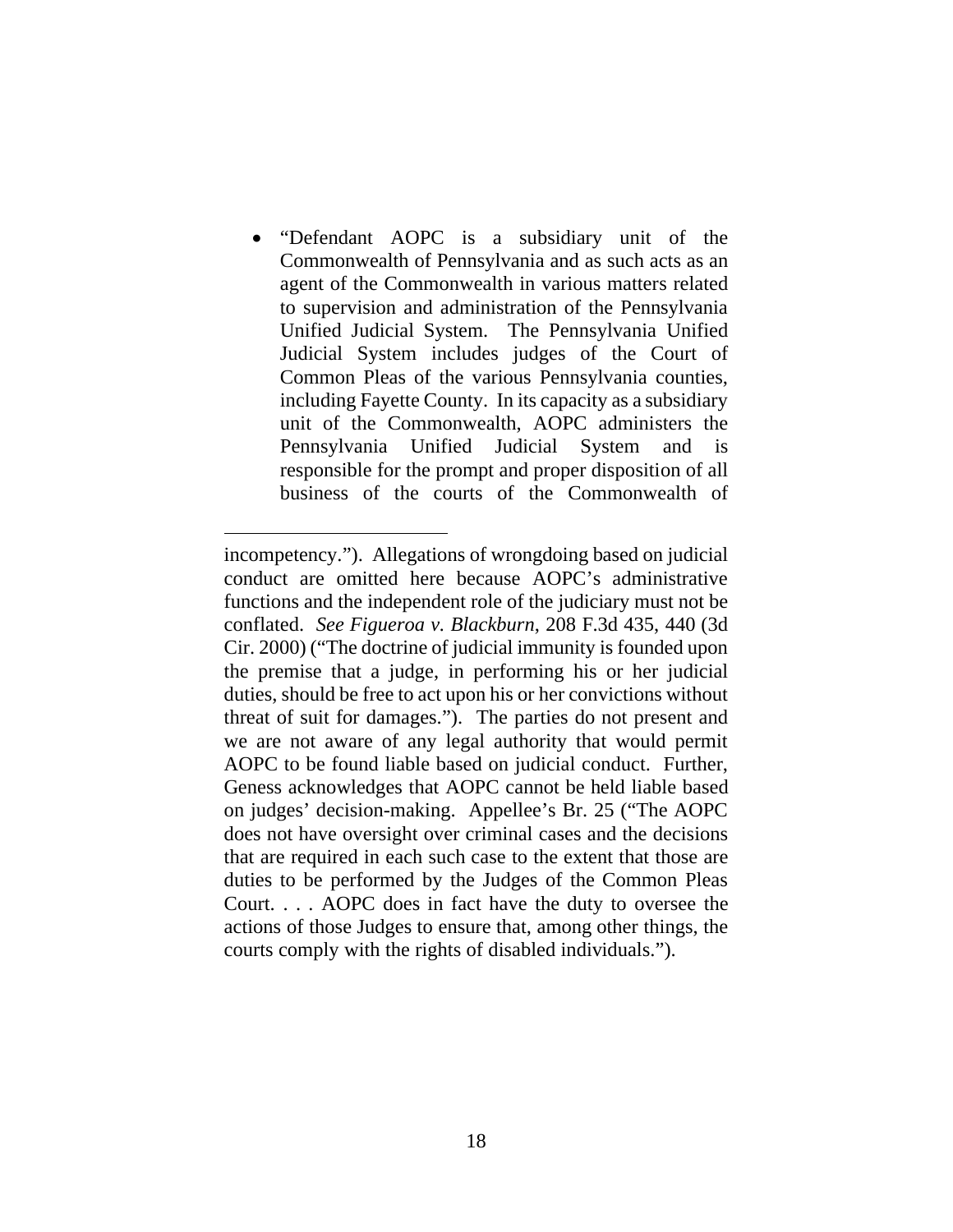Pennsylvania. Among the duties and responsibilities of the AOPC is insuring accessible and safe courts for all citizens. The duties of the AOPC include insuring that the courts of the Commonwealth comply with Title II of the [ADA]. The AOPC attempts to insure compliance with the ADA through interaction with ADA coordinators in each county of the Commonwealth. For Fayette County, Pennsylvania, the role of AOPC ADA coordinator is filled by the deputy court administrator, who reports directly to the court administrator." App.  $36$  ¶ 7.

- "AOPC, through the Fayette County Court of Common Pleas . . . discriminated against [him] because of his disability by depriving him of the administration of judicial services and the normal benefits of criminal procedure and due process of the law." App. 44 ¶ 61.
- "As part of its effort to fulfill its responsibility to insure the Commonwealth's compliance with the ADA, Defendant AOPC makes regular inquires of each county's ADA coordinator with regard to cases involving criminal defendants who are pretrial detainees whose cases have not been called to trial in a timely fashion according to Pennsylvania law." App. 45 ¶ 66.
- "Defendant AOPC repeatedly contacted the Fayette County court administrator directly to inquire about the Plaintiff's case and the reasons for the Plaintiff's extended incarceration without trial. Notwithstanding that those inquiries were made by Defendant AOPC, neither the AOPC, nor any other agent of AOPC,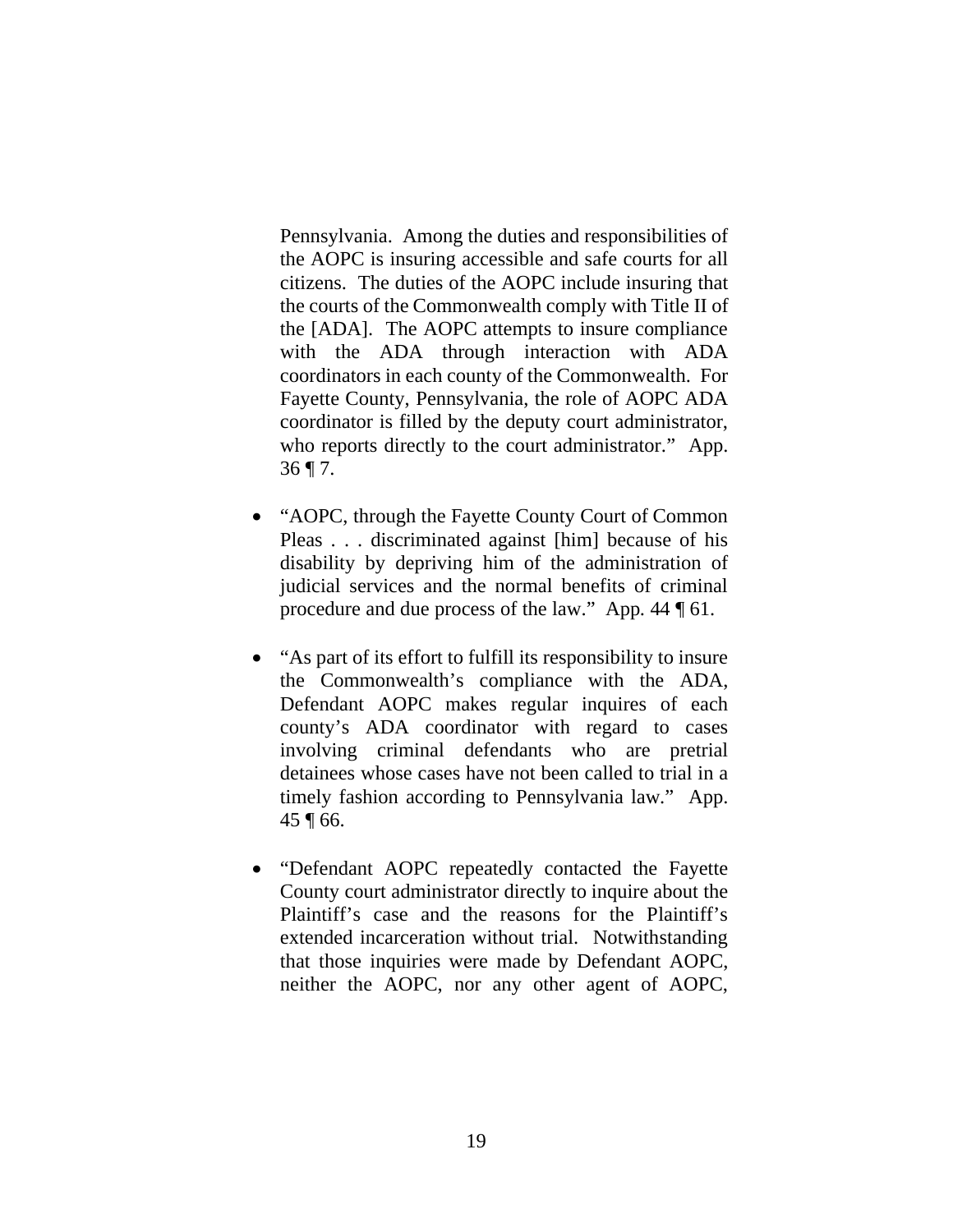including the AOPC's local ADA coordinator in Fayette County, took any action designed to provide the Plaintiff with his right to be brought to trial on the charges he faced." App. 45 ¶ 67.

- "During the period of Plaintiff's incarceration, the Fayette County ADA coordinator was the assistant court administrator. At all times relevant to this case, the assistant court administrator reported directly to the court administrator." App. 45 ¶ 68.
- "During the period of Plaintiff's incarceration . . . , the Fayette County court administrator received from the Fayette County Prison a daily list of prisoners incarcerated in the Fayette County Prison. This list included various information about each incarcerated individual, including the date that the individual was incarcerated, as well as the minimum and maximum incarceration dates for each prisoner." App. 45–46 ¶ 69.
- "On each of the daily lists sent from the prison to the court administrator, Plaintiff Craig Geness appeared together with information about his incarceration described above." App. 46 ¶ 70.
- The AOPC's conduct, described above, "deprived" [Geness] of his right to the justice system, which is protected by the Fourteenth Amendment of the United States Constitution." App. 47 ¶ 82.

Identifying AOPC's "services, programs, or activities" at the foundation of Geness's Title II claim is a necessary first step to determining whether his claim is cognizable. *See*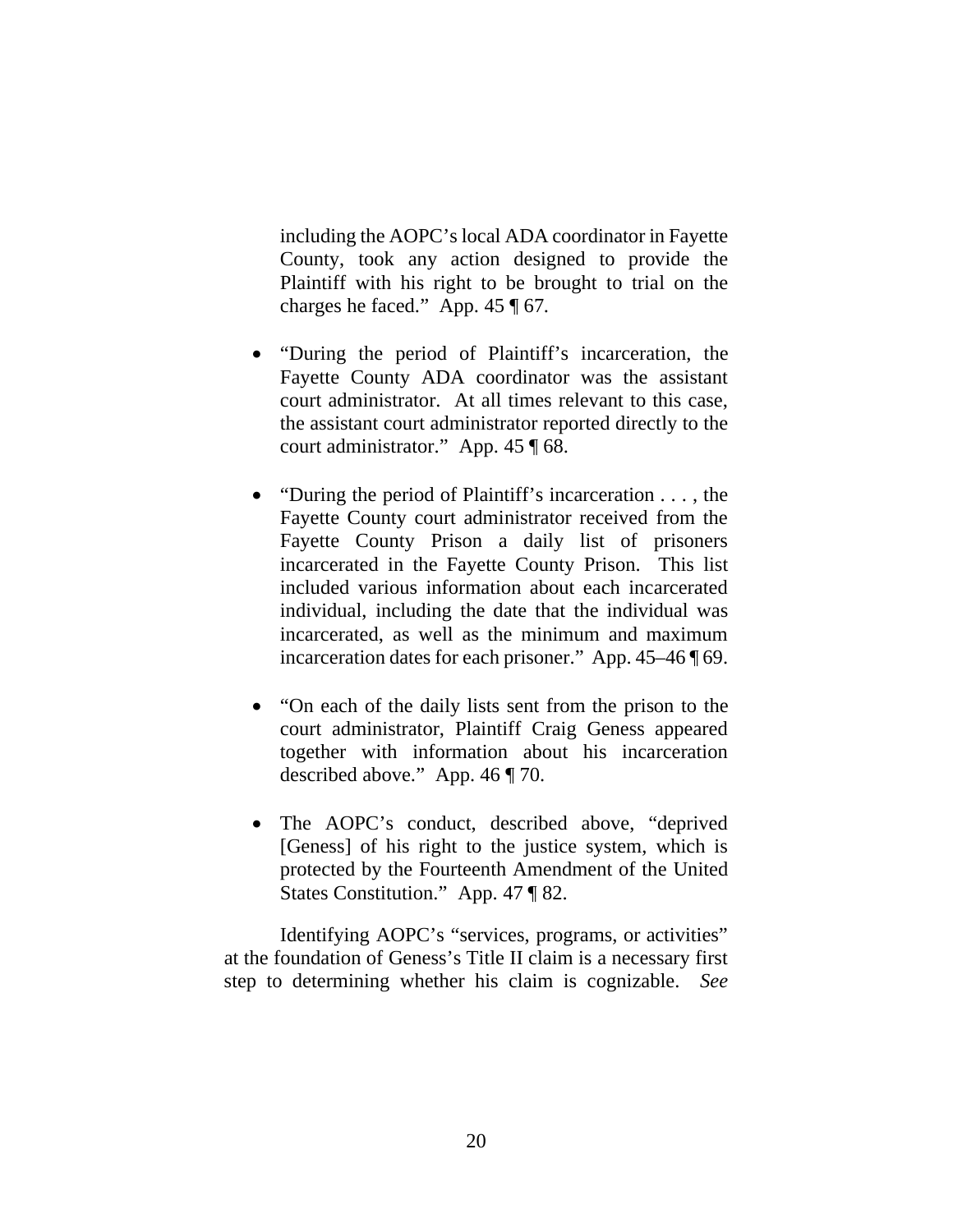*Disability Rights N.J., Inc. v. Comm'r, N.J. Dep't of Human Servs.*, 796 F.3d 293, 301–03 (3d Cir. 2015). "[T]he phrase 'service, program, or activity' under Title II . . . is 'extremely broad in scope and includes anything a public entity does.'" *Furgess v. Pa. Dep't of Corr.*, 933 F.3d 285, 289 (3d Cir. 2019) (quoting *Disability Rights*, 796 F.3d at 301).

In *Disability Rights*, this Court identified the alleged "service, program, or activity" as a judicial hearing before a mentally ill person can be forcibly medicated in a nonemergent situation. *Id.* at 303–04, 307 (holding that "judicial process before the nonemergent administration of psychotropic drugs is *not* a 'service, program, or activity' of New Jersey from which the civilly committed are excluded). In *Furgess*, this Court concluded that a prison's "provision of a shower is a service, program, or activity." 933 F.3d at 291 (holding that Furgess adequately alleged a Title II claim based on the prison's failure to accommodate his need for a shower).In *Bowers*, the University of Iowa's program was its provision of athletic scholarships. 475 F.3d at 553 (holding that Bowers stated a claim under Title II).

Based on Geness's Second Amended Complaint and his arguments before this Court, and because Geness concedes that AOPC's liability cannot be premised on judicial decisionmaking, *see supra* note 12, the only "services, programs, or activities" at issue are AOPC's administrative duties to (1) "intervene directly with the Fayette County Court to ensure that the Plaintiff's case moved forward," and (2) "seek intervention for such result by the Pennsylvania Supreme Court." Appellee's Br. 22. Geness argues that Title II requires AOPC to provide him these two services from which he was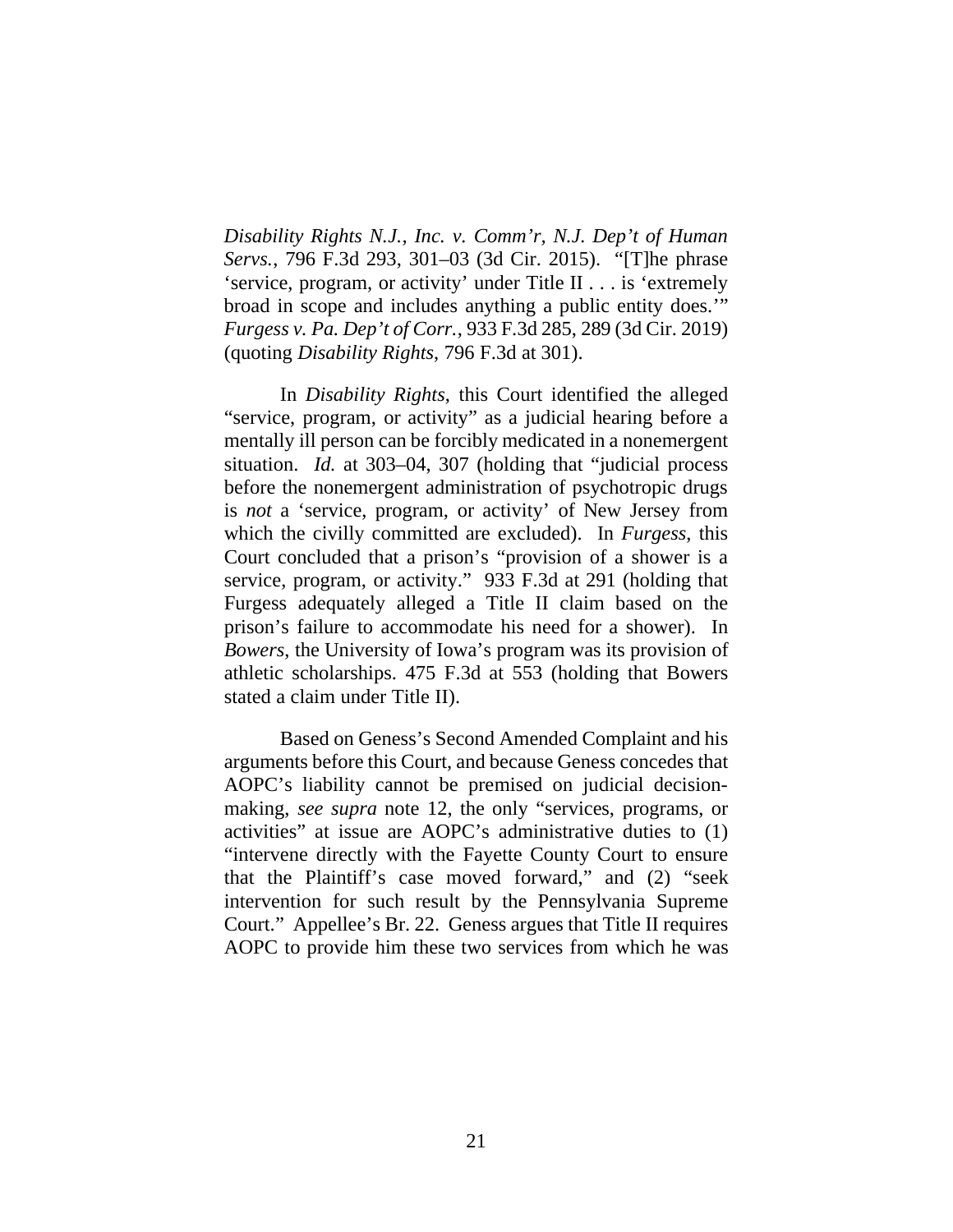excluded based on his disability.<sup>13</sup> AOPC counters that its "enumerated powers" do not authorize it to meddle in "specific litigation." Appellant's Br. 33.

First, regarding AOPC's alleged failure to directly intervene with the Fayette County Court of Common Pleas, Geness acknowledged in his Second Amended Complaint that AOPC "repeatedly" made inquiries about the length of his detention to the court administrator. App. 45 ¶¶ 66–67. But, he alleged, AOPC failed to take "any action" beyond those inquiries that would "provide [him] with his right to be brought to trial." App. 45 ¶ 67. He neither identifies in his Complaint nor argues before us what further action AOPC should have or could have taken. And it is difficult to imagine what action it could have taken in light of Geness's concession that AOPC is not liable for judges' decision-making in individual cases. *See supra* note 12. Thus, Geness's allegation of AOPC's failure to directly intervene with the county court in some unspecified manner, beyond its repeated inquiries to the court administrator, cannot sustain his claim under Title II of the ADA. *See Twombly*, 550 U.S. at 555 (stating that allegations must be more than "speculative" or "conclusory").

<sup>&</sup>lt;sup>13</sup> To the extent Geness additionally alleges that AOPC had a duty to ensure his motions for habeas corpus relief and motions to dismiss the charge against him were heard and ruled upon in a timely manner, we conclude that these allegations are both dependent on judicial conduct and too speculative to sustain his claim because they are not linked to any alleged service, program, or activity of AOPC under Pennsylvania Rule of Judicial Administration 505 or otherwise. *See supra*  note 12; *Twombly*, 550 U.S. at 555.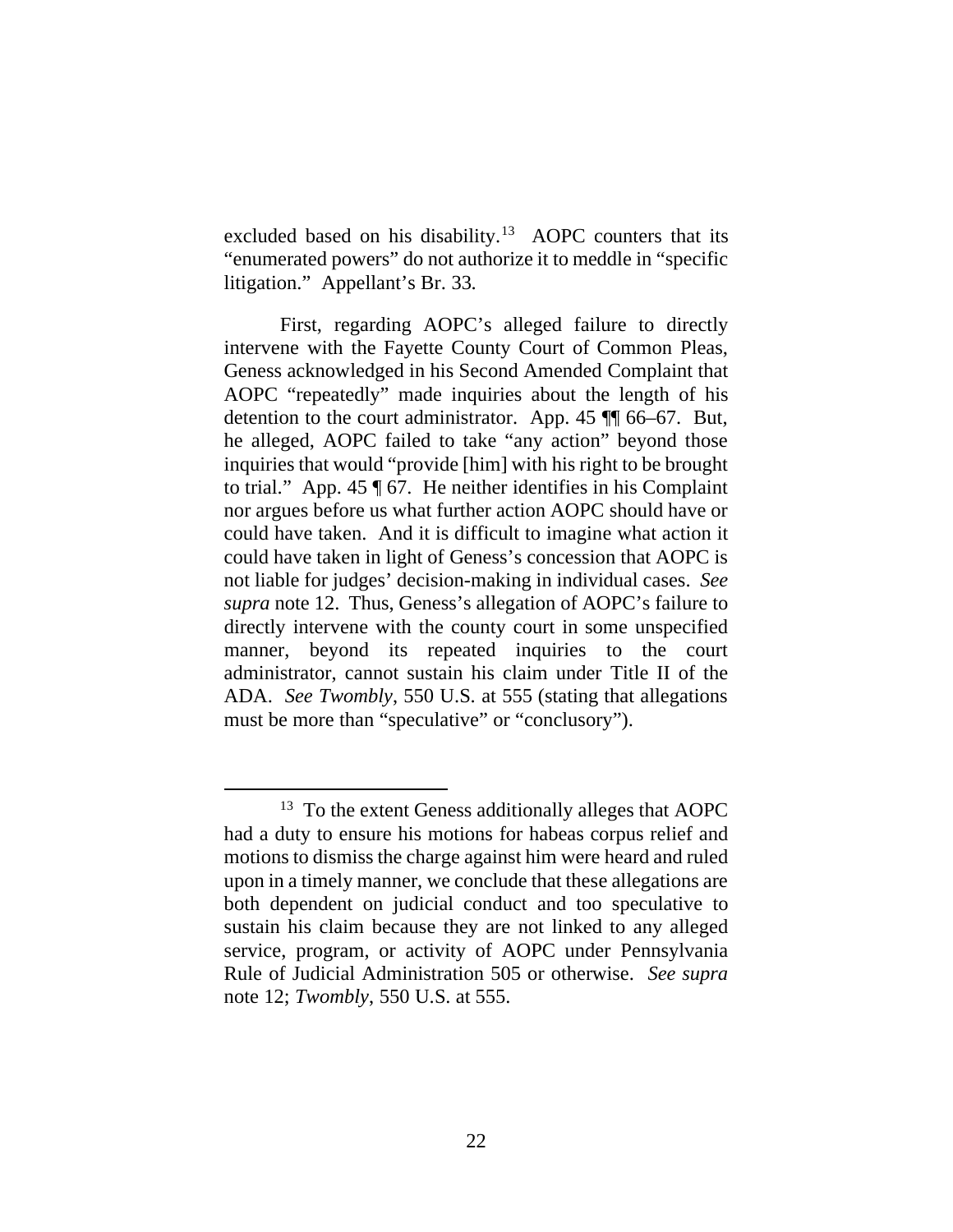This leaves only Geness's argument that AOPC failed to seek intervention from the Pennsylvania Supreme Court. He does not make this allegation anywhere in his Second Amended Complaint. It stems from AOPC's "powers and duties" enumerated in the Pennsylvania Rules of Judicial Administration. Pa.R.J.A. No. 505. We will take judicial notice of the Pennsylvania Rules of Judicial Administration, as they are "matters of public record," which the District Court considered as well. *Buck v. Hampton Twp. Sch. Dist.*, 452 F.3d 256, 260 (3d Cir. 2006) (quoting 5B Charles A. Wright & Arthur R. Miller, *Federal Practice & Procedure* § 1357 (3d ed. 2004)). AOPC's duties include, in relevant part:

> (1) To review the operation and efficiency of the system and of all offices related to and serving the system and, when necessary, to report to the Supreme Court or the Judicial Council with respect thereto. . . .

> (6) To examine the state of the dockets and practices and procedures of the courts and of the district justices of the peace and make recommendations for the expedition of litigation.

Pa.R.J.A. No. 505(1), (6).

The "service, program, or activity" requirement under Title II is "extremely broad in scope and includes anything a public entity does." *Furgess*, 933 F.3d at 289 (finding that "a prison's provision of showers to inmates fits within this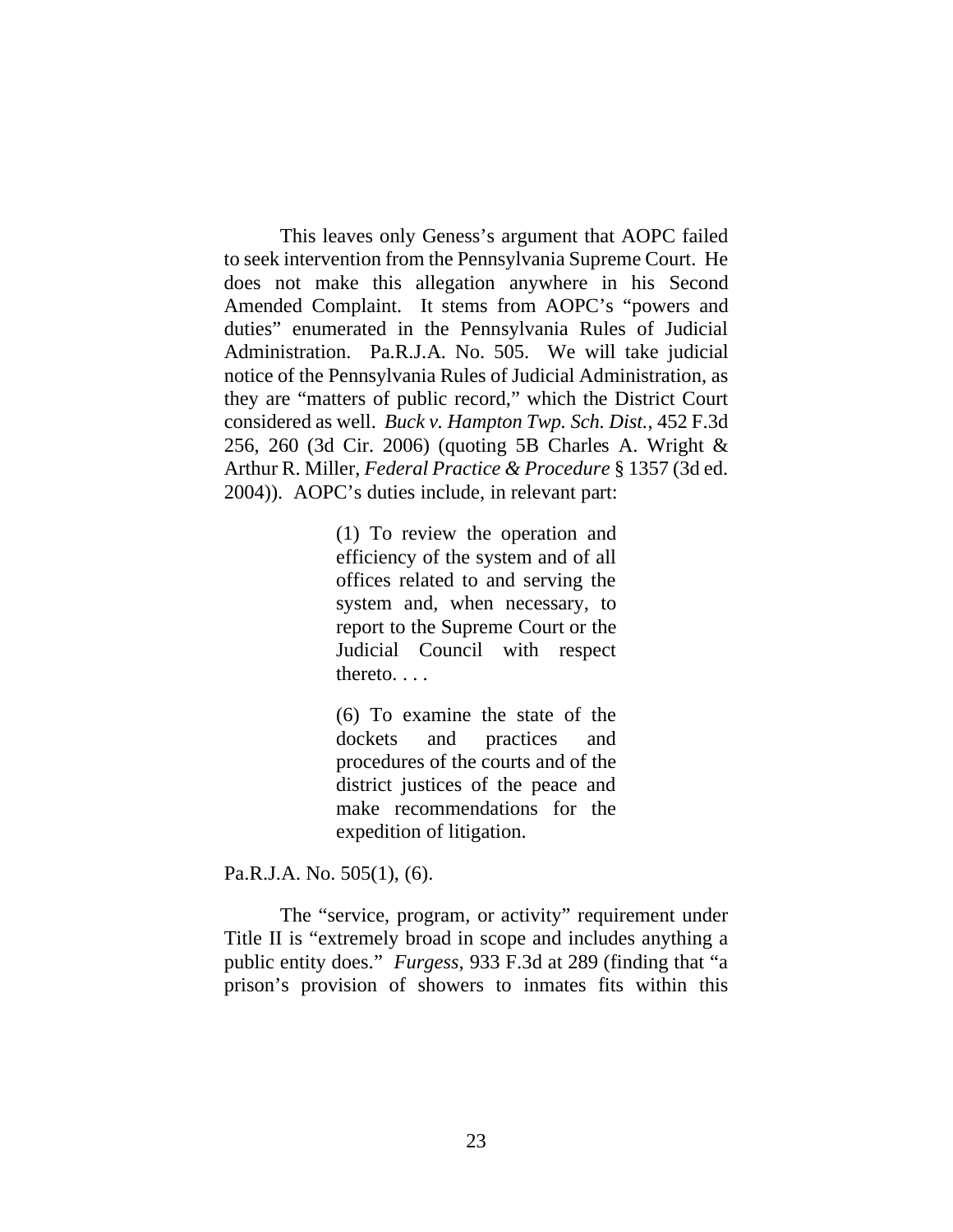expansive definition"). Nonetheless, the "service, program, or activity" must be one that the entity actually provides. *See, e.g.*, *Lane*, 541 U.S. at 531 (holding that access to court proceedings is a service provided by the state). This is an obvious but important limitation. For example, in *Disability Rights*, we held that "the provision of judicial process before the [forcible] nonemergent administration of psychotropic drugs is not a 'service, program, or activity' of New Jersey from which the civilly committed are excluded." 796 F.3d at 305, 307 (stating that this was not a "public service, program, or activity to which nondisabled individuals have access").

Our dissenting colleague cites Pa.R.J.A. No. 505(1), (6) as the basis of his opinion that Geness has stated a viable Title II claim against AOPC. These provisions, however, do not suffice to establish a Title II claim against AOPC. They charge AOPC with "review[ing] the operation and efficiency of the system" and reporting to the Supreme Court "when necessary"—and with "examin[ing] the state of the dockets and practices and procedures of the courts . . . and mak[ing] recommendations for the expedition of litigation." Pa.R.J.A. No. 505(1), (6). These rules unambiguously require AOPC to facilitate an "efficien[t]" and "expeditio[us]" system, in line with its role as an administrative body. They do not task AOPC with policing potential civil rights violations in particular cases—to do so would task the AOPC with making legal determinations and recommendations. The AOPC is not, and should not be, a judicial back-seat driver. *See supra* note 12.

Geness argues that AOPC's failure to "seek intervention by the Pennsylvania Supreme Court" impacted his ability to be "timely [tried] on the charges that he faced." Appellee's Br. 11. This argument requires some unpacking. First, he was never competent to stand trial throughout his years of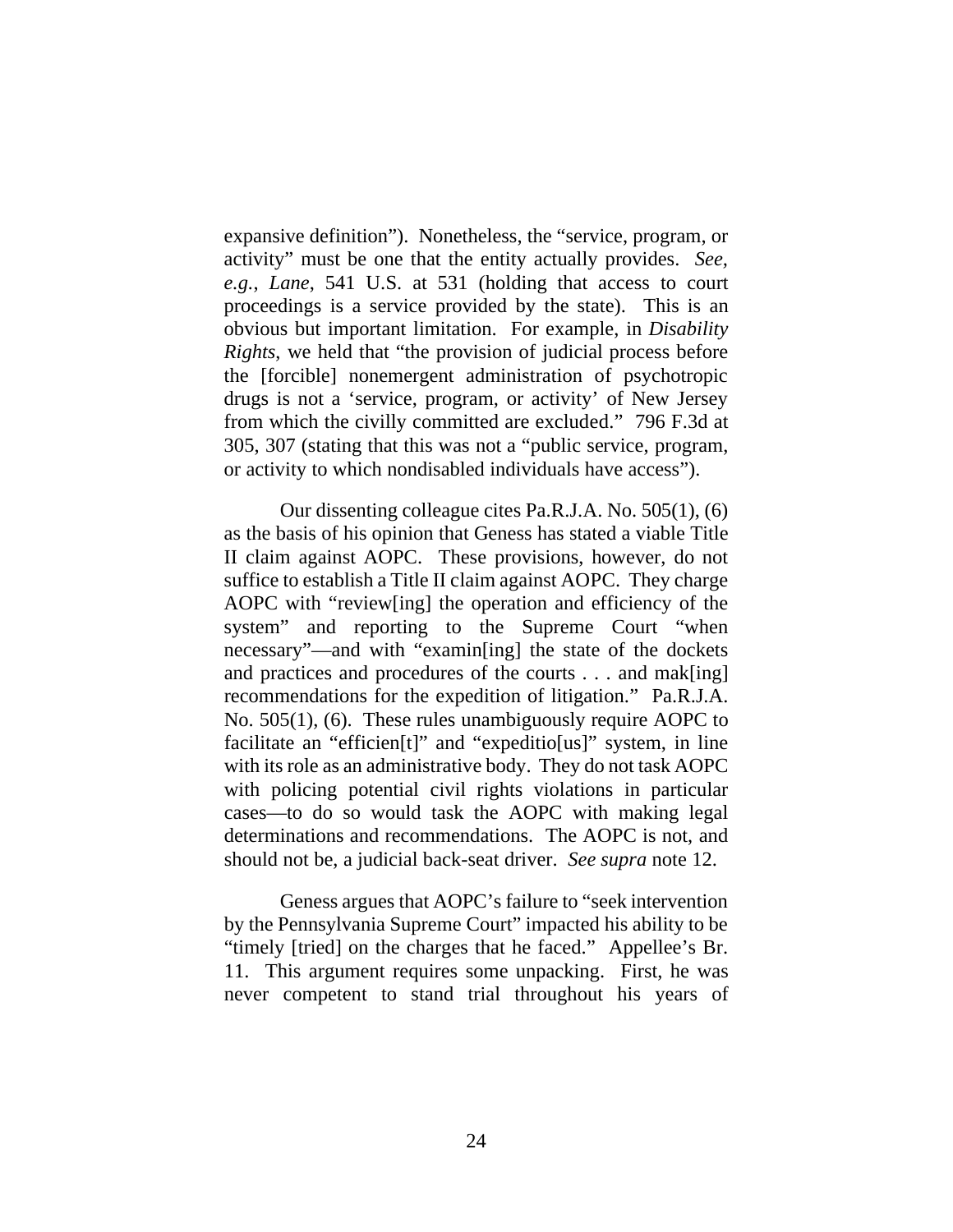detainment—and subjecting him to trial would have violated his due process rights. *See Cooper v. Oklahoma*, 517 U.S. 348, 354 (1996) ("We have repeatedly and consistently recognized that the criminal trial of an incompetent defendant violates due process." (internal quotation marks omitted)). Secondly, Geness neither alleges nor attempts to argue that AOPC had any control over whether he was housed in a prison versus a long-term care facility while deemed incompetent. Thus, with his argument properly distilled, Geness is effectively urging this Court to hold that AOPC had a duty to seek intervention of the Pennsylvania Supreme Court to have his case dismissed before it languished for nine years while he remained incompetent and—for reasons both unclear and inexcusable remained imprisoned for much of that time. He makes this argument despite acknowledging that he had representation and access to the court throughout the years he was imprisoned and civilly committed. *See* App. 40 ¶¶ 30–31 (stating that Geness's public defender "made no attempt to have [his] case removed from the trial list, despite [his] known incompetency to stand trial" and despite having "the authority and the opportunity to intervene with the Court"); App. 40 ¶¶ 26–27 (stating that Geness's case was subject to the court's "call of the list," whereby his counsel, a district attorney, and a judge evaluated the status of his case on a monthly basis).

By Geness's argument, in order for AOPC to comply with Title II, it had to suggest to the Pennsylvania Supreme Court that his case be dismissed because he was not competent to stand trial. AOPC would "in effect . . . be required to closely monitor, deeply evaluate, and consider intervening in every criminal case pending in the Commonwealth." Appellant's Reply 1. In a case such as this, AOPC argues, "even if aware of the procedural status," it "would not have known whether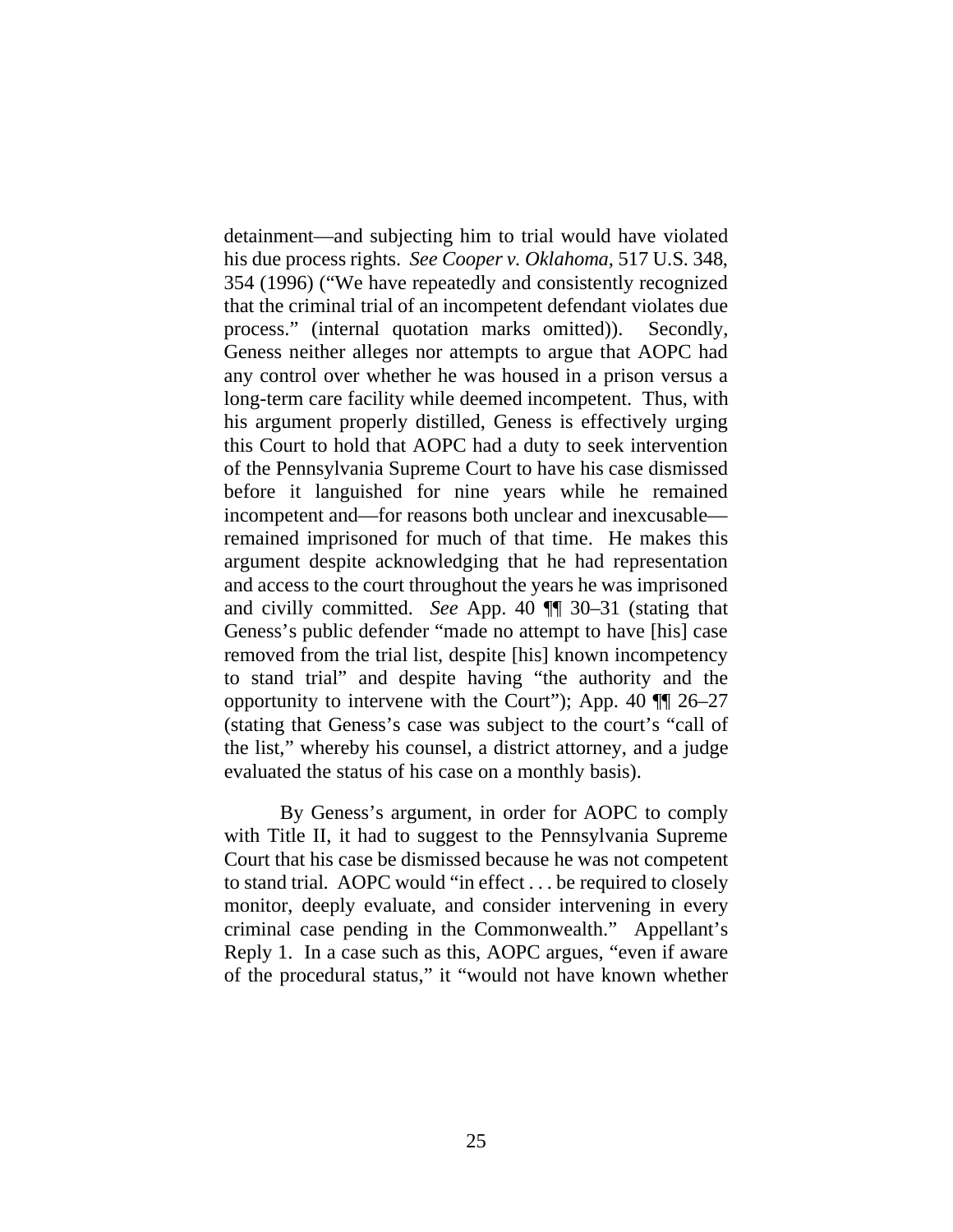the extended delay was part of a strategic course by defense counsel, the thoughtful deliberative process of the judge, or some other factor peculiar to that specific case." Appellant's Br. 41. We find AOPC's arguments persuasive.

Further, AOPC's powers do not allow it to actually hold a criminal trial, which Geness alleges it denied him. Appellee's Br. 15, 25, 26 n.22. Even had AOPC reported to the Pennsylvania Supreme Court or the Fayette County Court of Common Pleas about the delay in Geness's case, it remained the exclusive power of the courts to actually do something about it.

Relatedly, since Geness was not competent to stand trial, a court's decision regarding whether a case should be dismissed depends on the evidence and law underlying the charge and the basis for dismissal. Weighing such matters is indisputably a judicial function. This brings us full circle to Geness's acknowledgement that AOPC does not have a duty to meddle with judicial decision-making. *See supra* note 12. Because judicial decision-making is not a service AOPC provides to either disabled or nondisabled individuals, Geness was not excluded from this service based on his disability. *See Disability Rights*, 769 F.3d at 305.

Further, Title II requires not only that a public entity "excluded" a disabled individual from a service it provides but also that such an exclusion was "by reason of his disability." *Geness*, 902 F.3d at 361 (quoting *Haberle v. Troxell*, 885 F.3d 171, 178–79 (3d Cir. 2018) and citing 42 U.S.C. § 12132). Neither Geness nor the dissent sets forth a plausible allegation or argument regarding how AOPC neglected to report the delay in his case to the Pennsylvania Supreme Court "by reason of his disability." *Id.* While his case appears to have languished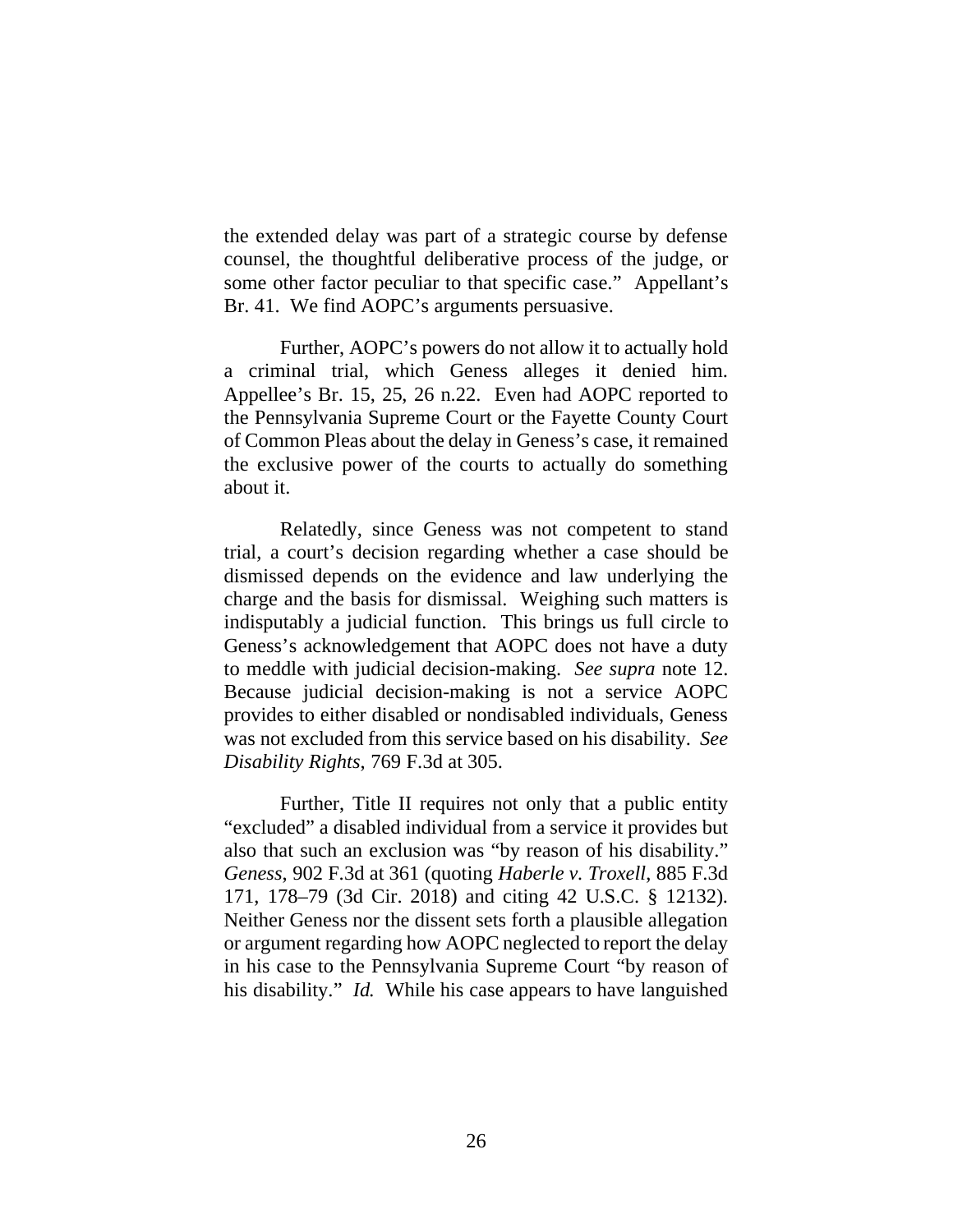due to his disability (*i.e.*, while he was incompetent to stand trial), AOPC had no power over the disposition of his case, and there is simply no allegation or argument before us regarding how AOPC's alleged failure to contact the Supreme Court connects to Geness's disability.

For the reasons set forth above, Geness's allegations against AOPC fail to satisfy the first requirement of *Georgia* setting forth a plausible Title II claim. We therefore hold that Congress has not validly abrogated AOPC's sovereign immunity regarding this particular claim. In conclusion, we will reverse the District Court's judgment and remand this case for dismissal of the claim against AOPC. Though we exclude AOPC as a potentially responsible party, the human suffering endured by Geness due to the mishandling of his case cannot be overstated. This opinion does not impact Geness's claims against the Commonwealth and DHS, which are not currently before us.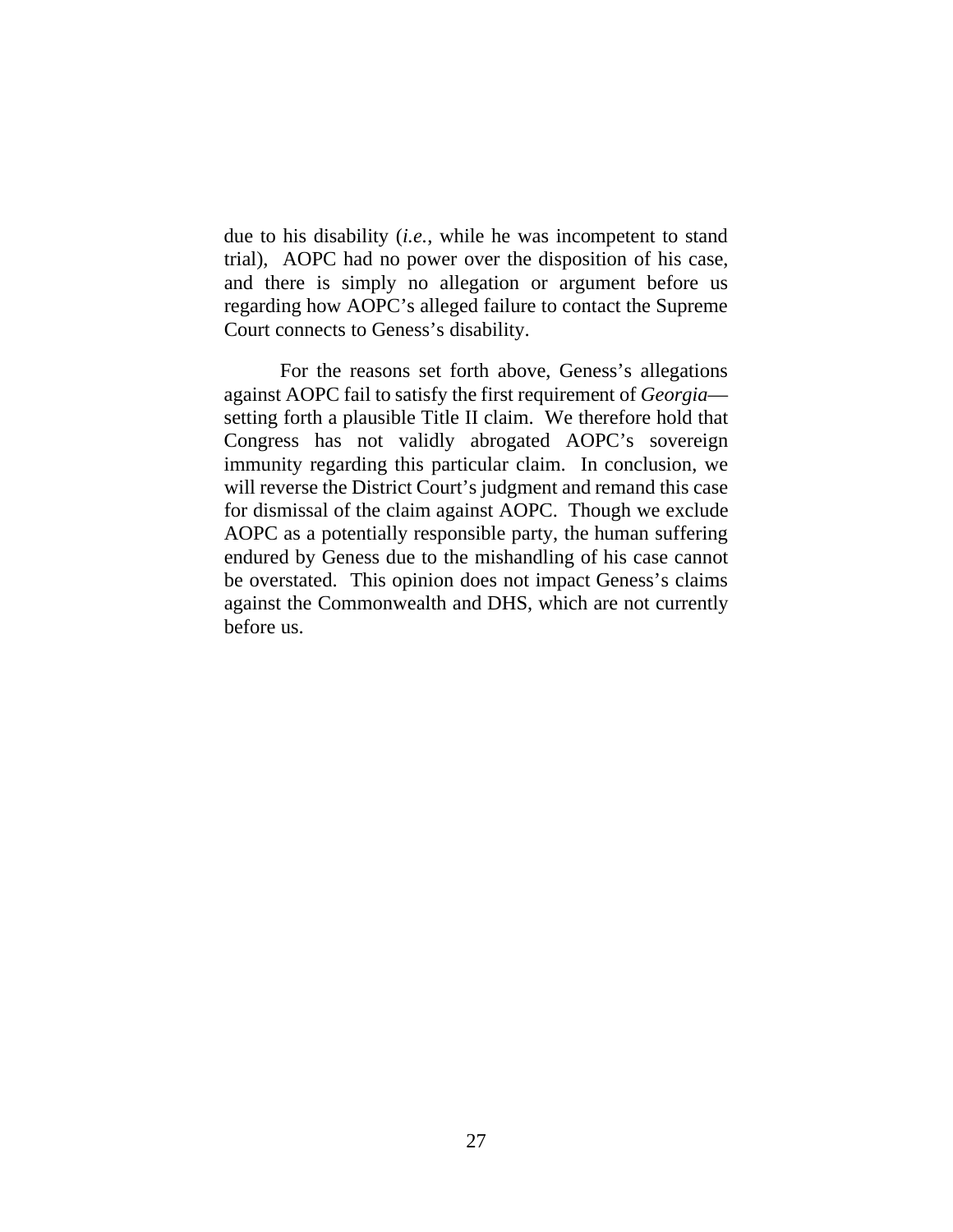### Craig Geness v. Administrative Office of Pa., et al No. 19-2253

#### AMBRO, Circuit Judge, dissenting

l

The blink response to a suit against a clerk's office is that this cannot be. It is simply counterintuitive. Thus I easily understand why my colleagues believe it correct to reverse Judge Kearney's decision. *See Geness v. Pennsylvania*, 388 F. Supp. 3d 530 (W.D. Pa. 2019) (emphasis omitted). But at the motion-to-dismiss stage in this Les Misérables scenario, I am persuaded by his well-reasoned analysis. Thus I would affirm and hold that Craig Geness has pled facts sufficient to abrogate the sovereign immunity of the Administrative Office of Pennsylvania Courts ("AOPC") for purposes of his claims under Title II of the Americans with Disabilities Act ("ADA"), 42 U.S.C. § 12131, *et seq*., and the Fourteenth Amendment.

The majority opinion recites well the tragic facts in this case. Mr. Geness languished in custody without a trial for over nine years before the case against him was dropped because he would never be competent to stand trial and substantial evidentiary issues impaired the Commonwealth's prosecution. This came after it was determined early on that he was incompetent and unlikely to improve, and while four separate motions for habeas corpus relief and motions to dismiss were pending (without a hearing or ruling on any of them). To say that Mr. Geness suffered a grave injustice at the hands of the system for justice is inadequate. There are no words.

My colleagues in the majority conclude that Mr. Geness has failed to satisfy the first requirement of the three-prong test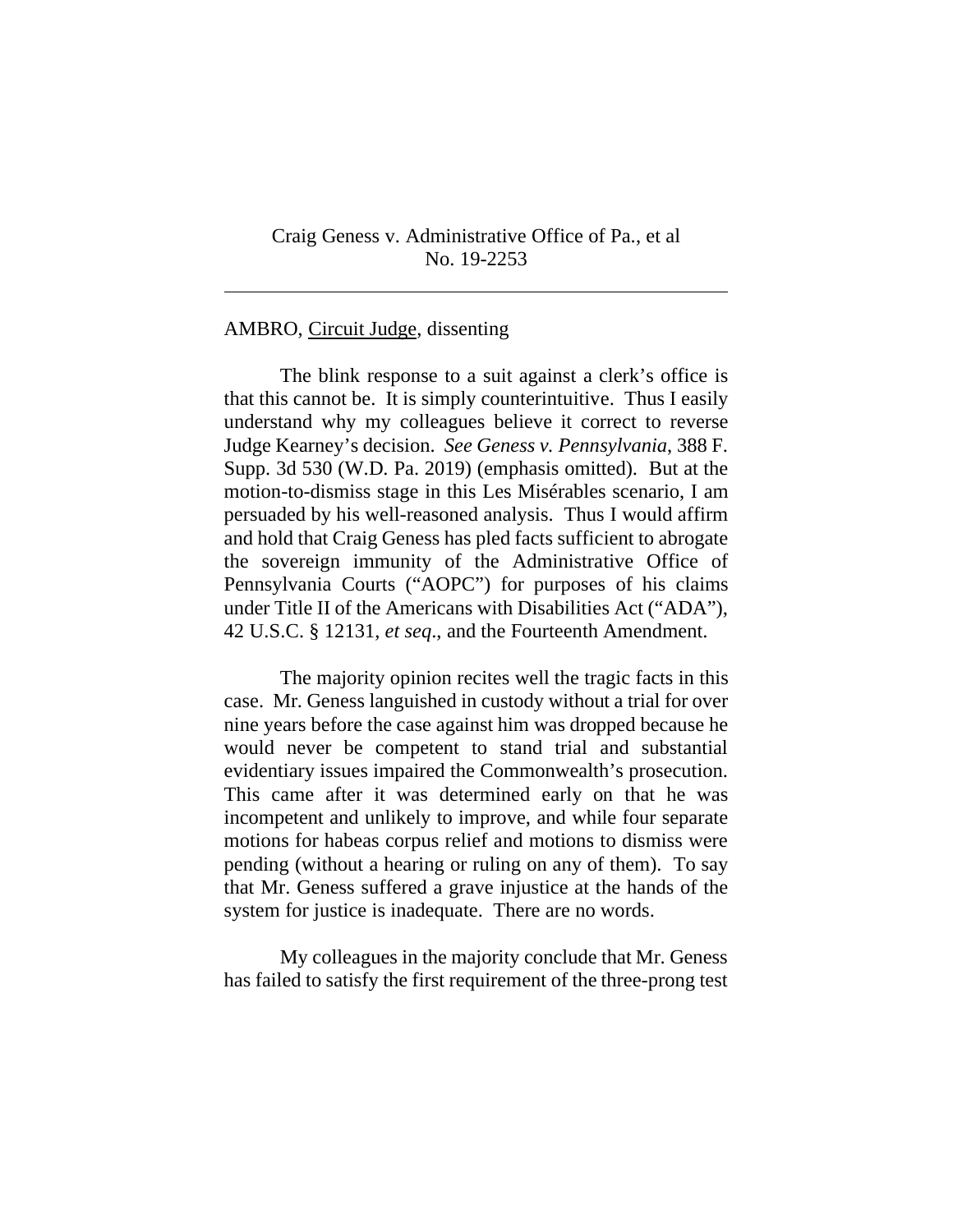outlined in *United States v. Georgia*, 546 U.S. 151 (2006). They hold that he did not state a plausible Title II claim because he did not allege that the AOPC denied him "the benefits of [its] services, programs, or activities . . . by reason of his disability." *Geness v. Cox*, 902 F.3d 344, 361 (3d Cir. 2018) (quoting *Haberle v. Troxell*, 885 F.3d 170, 178–79 (3d Cir. 2018), and citing 42 U.S.C. § 12132).

In my view, Mr. Geness clearly identifies the provisions of Pennsylvania law that tasked the AOPC with monitoring the criminal docket and reporting failures directly to the Commonwealth's Supreme Court. And he alleges that the AOPC's failure to perform those tasks substantially, if not exclusively, led to his unconscionable and lengthy pretrial detention. I rely on the same law and portions of Mr. Geness's Second Amended Complaint as my colleagues to reach this opposite conclusion.

Sections (1) and (6) of Rule 505 of the Pennsylvania Rules of Judicial Administration ("Pa. R.J.A.") charge the AOPC with "review[ing] the operation and efficiency of the system and of all offices related to and serving the system and, when necessary  $\dots$  [,] report [ing] to the [Commonwealth] Supreme Court or the Judicial Council with respect thereto," Pa. R.J.A. No. 505(1), and "examin[ing] the state of the dockets and practices and procedures of the courts and of the magisterial district judges and mak[ing] recommendations for the expedition of litigation," *id.* No. 505(6).

Mr. Geness alleges that the AOPC "makes regular inquiries of each county's ADA coordinator with regard to cases involving criminal defendants who are pretrial detainees whose cases have not been called to trial in a timely fashion,"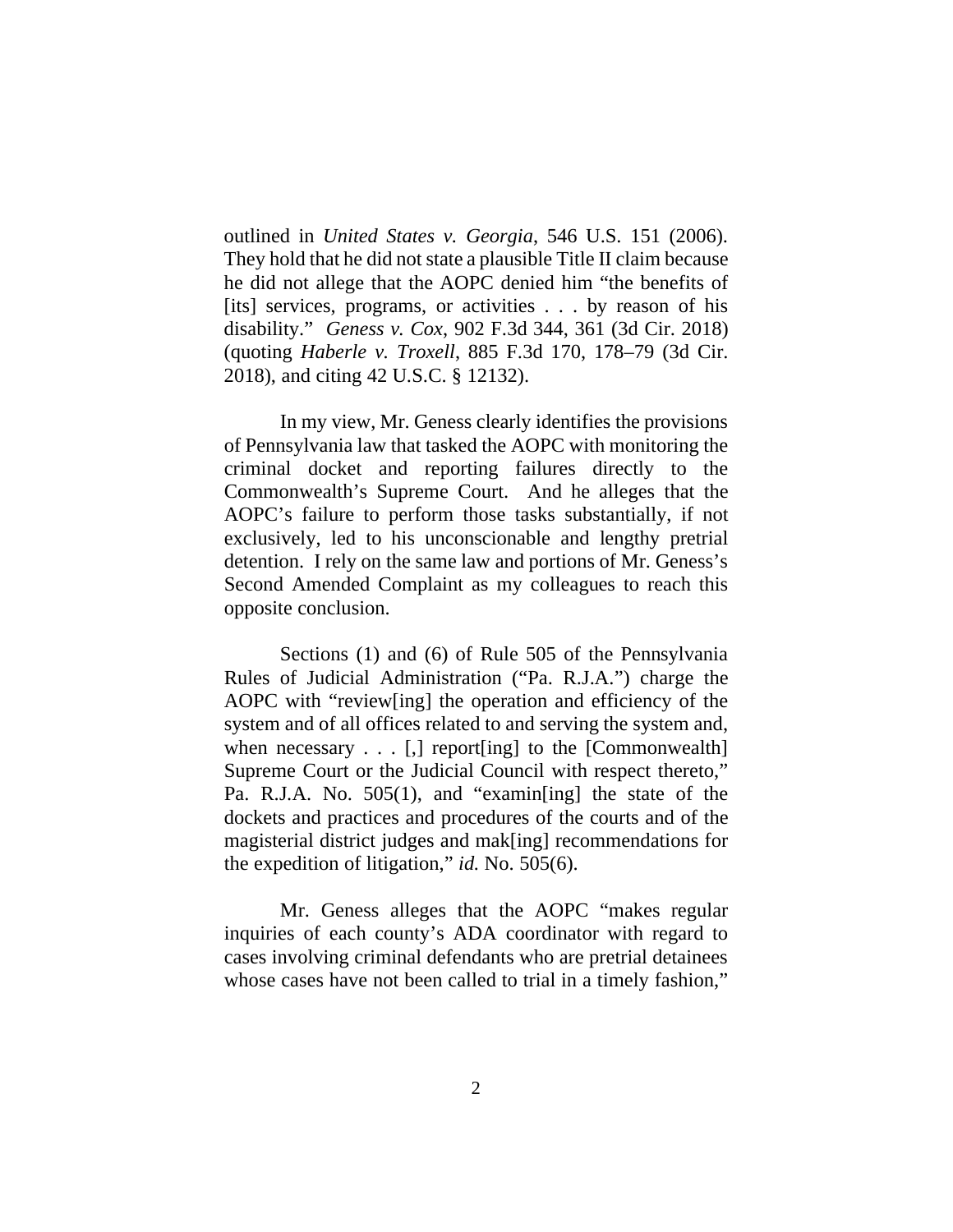App. 45 ¶ 66, and that it in fact "repeatedly contacted the Fayette County court administrator directly to inquire about [Mr. Geness's] case and the reasons for the . . . extended incarceration without trial," App. 45 ¶ 67. It, however, took no further action "designed to provide [him] with his right to be brought to trial on the charges that he faced." *Id*. Additionally, he alleges that during his incarceration "the Fayette County court administrator received . . . a daily list of prisoners incarcerated in the Fayette County Prison . . . , including the date that [each] individual was incarcerated, as well as the minimum and maximum incarceration dates for each . . . ." App. 45–46 ¶ 69. Mr. Geness appeared on each list. App. 46  $\P$  70.

Based on the directives in the Pennsylvania Rules of Judicial Administration and Mr. Geness's allegations that the AOPC failed to provide him the services of monitoring the docket and reporting the delay in his case to the Commonwealth Supreme Court directly, he has plausibly pled a claim based on Title II of the ADA. "[T]he phrase service, program, or activity under Title II . . . is extremely broad in scope and includes anything a public entity does." *Furgess v. Pa. Dep't of Corr.*, 933 F.3d 285, 289 (3d Cir. 2019) (citation and internal quotation marks omitted). My colleagues do not explain why monitoring the criminal dockets and reporting issues up to the Supreme Court does not satisfy this definition of "service," nor why they discount Mr. Geness's allegations that he was denied the service of having the AOPC flag the extreme delay in his case directly to that Supreme Court.

Mr. Geness does not propose that the AOPC had to guarantee specific results, or dictate to Commonwealth judges how to rule in any particular case, or grant him any form of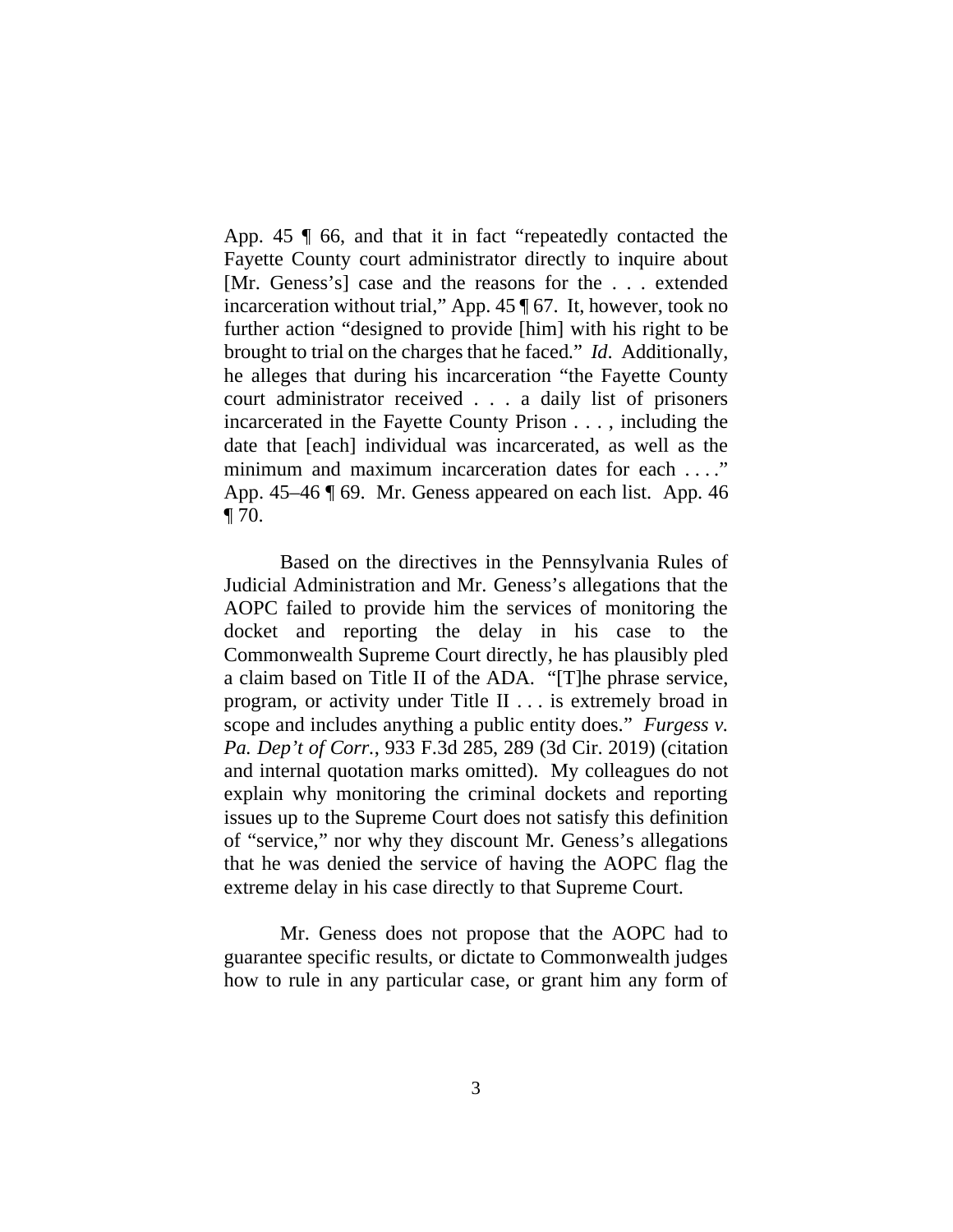judicial relief. He asserts that the AOPC had the duty to monitor the state of the dockets, which it did, and seek intervention by the Supreme Court, which it failed to do. Neither the AOPC nor my colleagues cite to any case or provision of law that would have barred the AOPC from fulfilling its obligations under the Pennsylvania Rules of Judicial Administration. Rule 505 provides the basis for the AOPC to ring the alarm in cases like the one before us. And to say that it had an obligation to make a recommendation to expedite litigation where there was a nearly decade delay is not the same as arguing that the AOPC has an obligation to intervene in every pending criminal case. There was nothing ordinary about the procedural posture of this case.<sup>1</sup>

<sup>&</sup>lt;sup>1</sup> My colleagues also conclude that Mr. Geness failed to allege that the AOPC intentionally discriminated against him "by reason of his disability," as is required to state an ADA claim. *Geness v. Cox*, 902 F.3d 344, 361 (3d Cir. 2018) (quoting *Haberle*, 885 F.3d at 178–79 and citing 42 U.S.C. § 12132). They acknowledge that the element of intentional discrimination is met when a plaintiff alleges "deliberate indifference," which requires "(1) knowledge that a federally protected right is substantially likely to be violated . . . and (2) failure to act despite that knowledge." *Haberle*, 885 F.3d at 181 (citation omitted). But they do not explain how it is that Mr. Geness did not sufficiently plead knowledge by the AOPC that his rights were being violated when he in fact alleges that during the period of his incarceration the court administrator received a daily list of prisoners that included his name, the duration of his incarceration, and the status of his case, App. 45–46, and that the AOPC repeatedly inquired about the status of his case, App. 45. Nor do they explain why Mr. Geness did not sufficiently plead failure to act when he does allege that the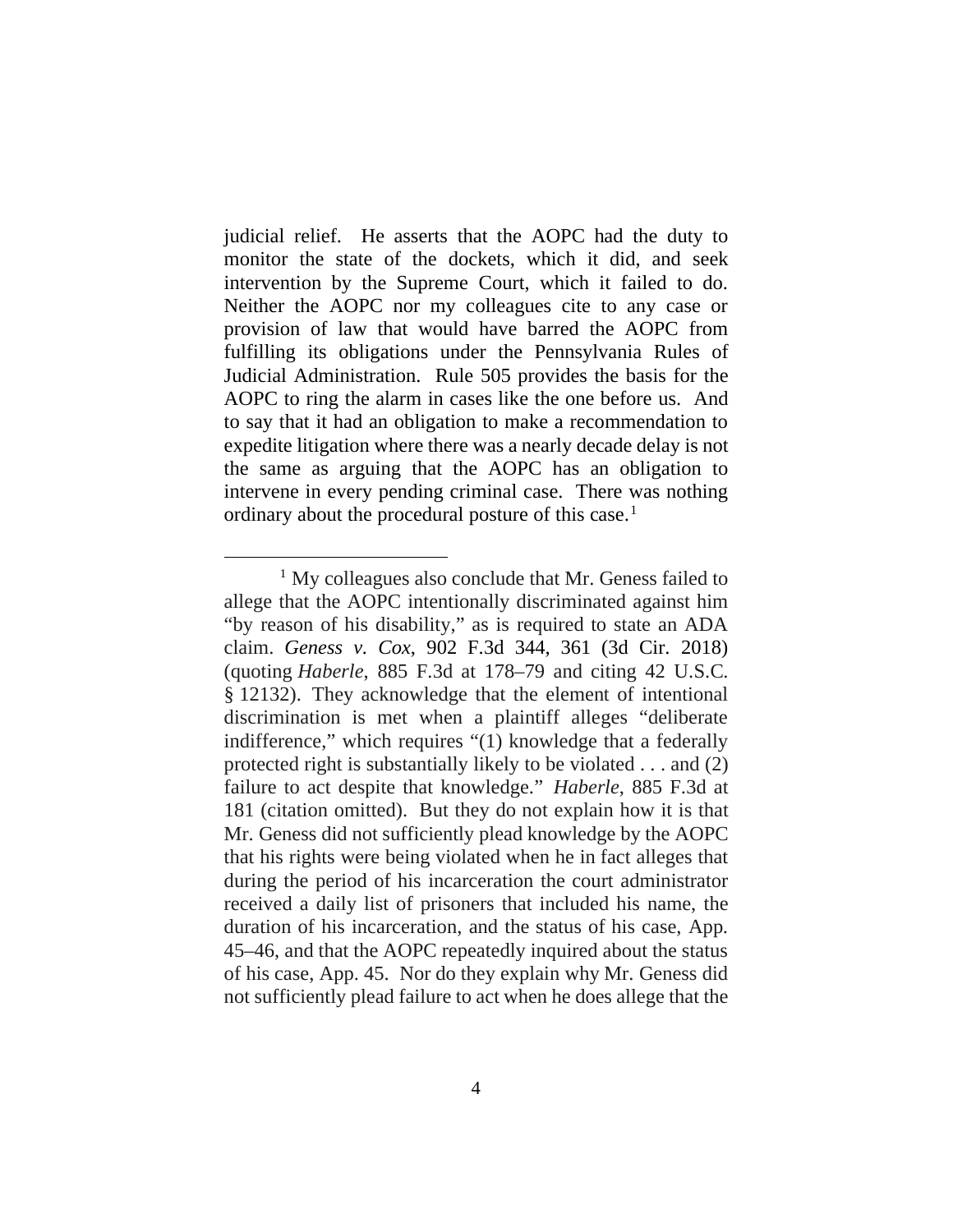Any concern about whether the AOPC actually had the ability to take further action on behalf of Mr. Geness is a matter for discovery. As the District Court pointed out, "a developed factual record may show, as a matter of fact, the AOPC could not have done more." *Geness*, 388 F. Supp. 3d at 535. But how can we say at this stage that the AOPC does not in fact have mechanisms and procedures in place to ensure that cases like the one before us do not slip through the cracks? How can we say that it did not, in the past, alert up the chain on behalf of other criminal defendants but failed to do so in Mr. Geness's case?

AOPC, despite knowledge of the delay in his case, failed to intervene with the Supreme Court on his behalf as it was authorized to do under Pennsylvania's Rules of Judicial Administration. *Id.*

The argument that the AOPC had no power over the disposition of Mr. Geness's case, and thus did not cause the delay, misses the point. Under our case law, a successful ADA claim only requires the plaintiff to show but-for causation. *CG v. Pa. Dep't of Educ*., 734 F.3d 229, 236 n.11 (3d Cir. 2013). Mr. Geness does not have to allege or ultimately prove that the AOPC alone caused the rights violation he suffered. *See Furgess v. Pa. Dep't of Corr.*, 933 F.3d 285, 291 n.25 (3d Cir. 2019). At the pleading stage, he has more than sufficiently alleged that the AOPC's failure to act on his behalf substantially caused and contributed to the delay in his case. And what ultimately transpired internally at the AOPC with respect to Mr. Geness's case is something he should have the opportunity to determine through discovery. That, however, remains a mystery, as we now cut short his case against that agency.